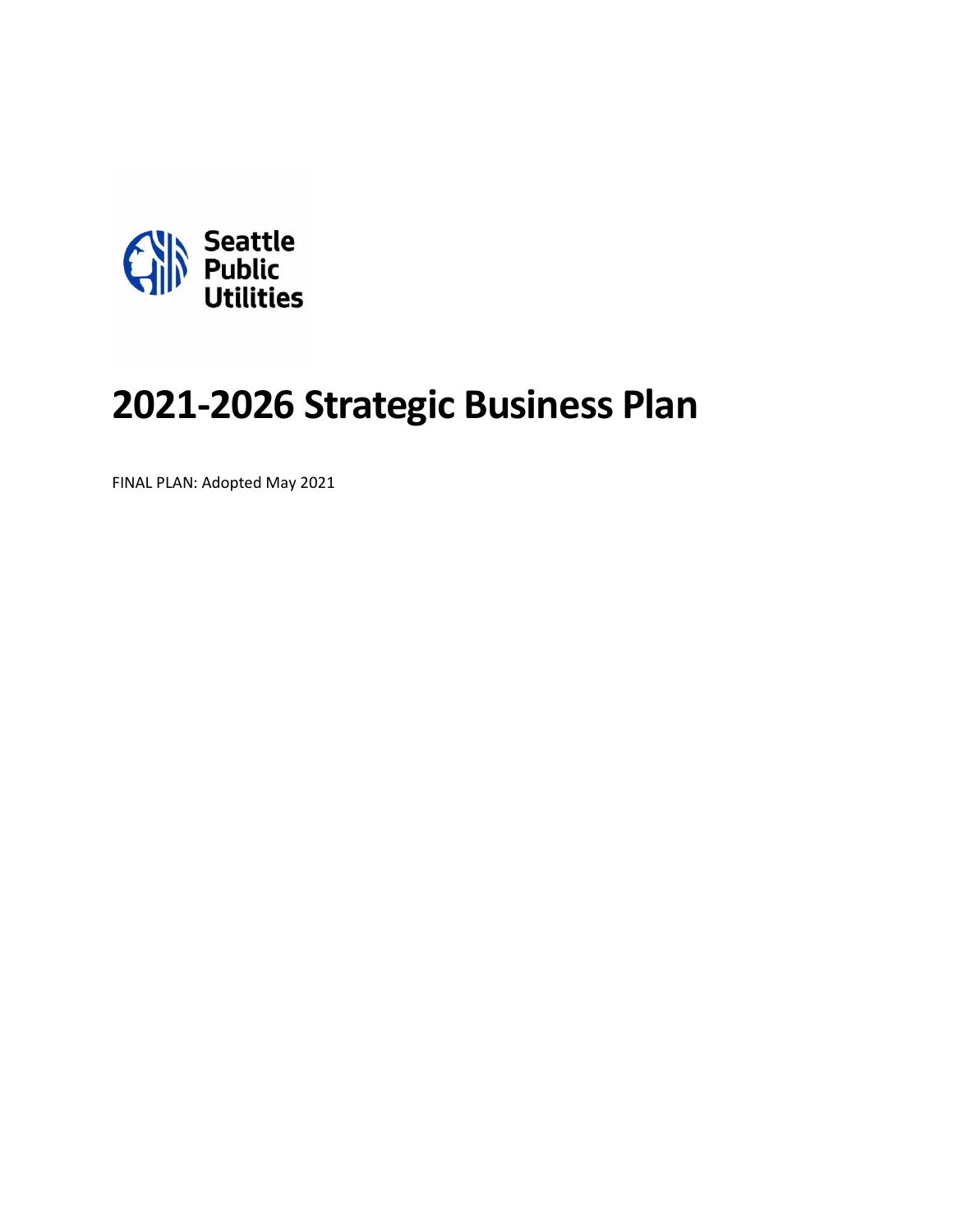# **Contents**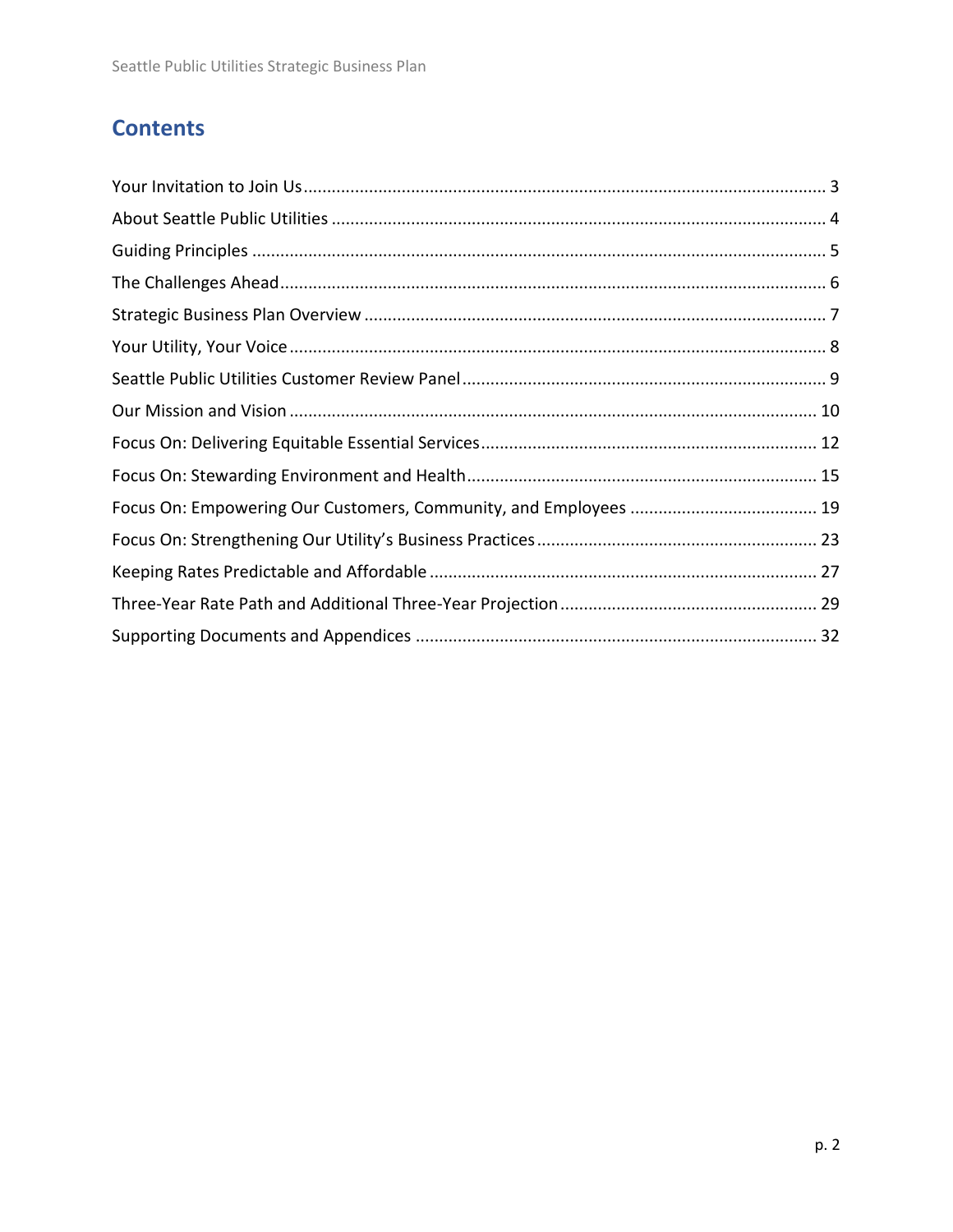# <span id="page-2-0"></span>**Your Invitation to Join Us**

Thank you for making a difference in our community. Your water stewardship, recycling, and waste reduction helps keep Seattle Public Utilities' (SPU) rates affordable and reflects your commitment to our region's environmental ethic.

This utility, with our community, is a national leader in protecting and sustaining community health and the environment. At SPU, we have long recognized that how we manage water and waste has the power to drive transformative change for people and the planet. Today, this is more important than ever, as new and continuing challenges test our resiliency and resolve.

The challenges of coronavirus have been difficult. There has been tremendous suffering, but also hope people supporting others, opportunities for greater connection with the outdoors, and emerging innovations and adaptation. Together, we have the power to confront challenges such as climate change, water and waste pollution, affordability, racial and social justice, and the impacts of the coronavirus crisis. It is time to rethink how we live and manage our resources, including water and materials that become waste. Imagine a future where together we:

- Transform how we capture and use water and protect our waterways;
- Reconsider what we produce, consume, and waste;
- Reimagine and restore our connections with nature, with each other, and with the most vulnerable in our community;
- Refocus how we invest our resources to be strategic, equitable, and affordable; and
- Stimulate jobs and a green economy.

These imperatives shape our aspirational vision to be your Community Centered, One Water, Zero Waste utility.

We understand this vision can only be achieved through community-wide partnerships with residents, businesses, environmental leaders, and others. By advancing our part of Seattle's Green New Deal, we can collaboratively prevent waste; prioritize sustainable resource management; facilitate greener and more efficient building; invest in and maintain our aging utility infrastructure; and partner to create new, green jobs that will benefit traditionally underserved communities and restore our environment.

We will work tirelessly to deliver essential utility services that match your values and exceed your expectations. We are creating a strong community inside and outside our organization. We want to be a place where equity, affordability, and sustainability guide our daily actions. We encourage continuous learning and improvement. We aim to always understand and respect customer and employee rights and responsibilities.

We ask you to help us achieve this shared vision. Please lend your imagination, your voice, and your actions to conserve our water resources, reduce waste, restore our environment, and build a stronger Seattle.

Let's work together, Mami Hara GM and CEO, Seattle Public Utilities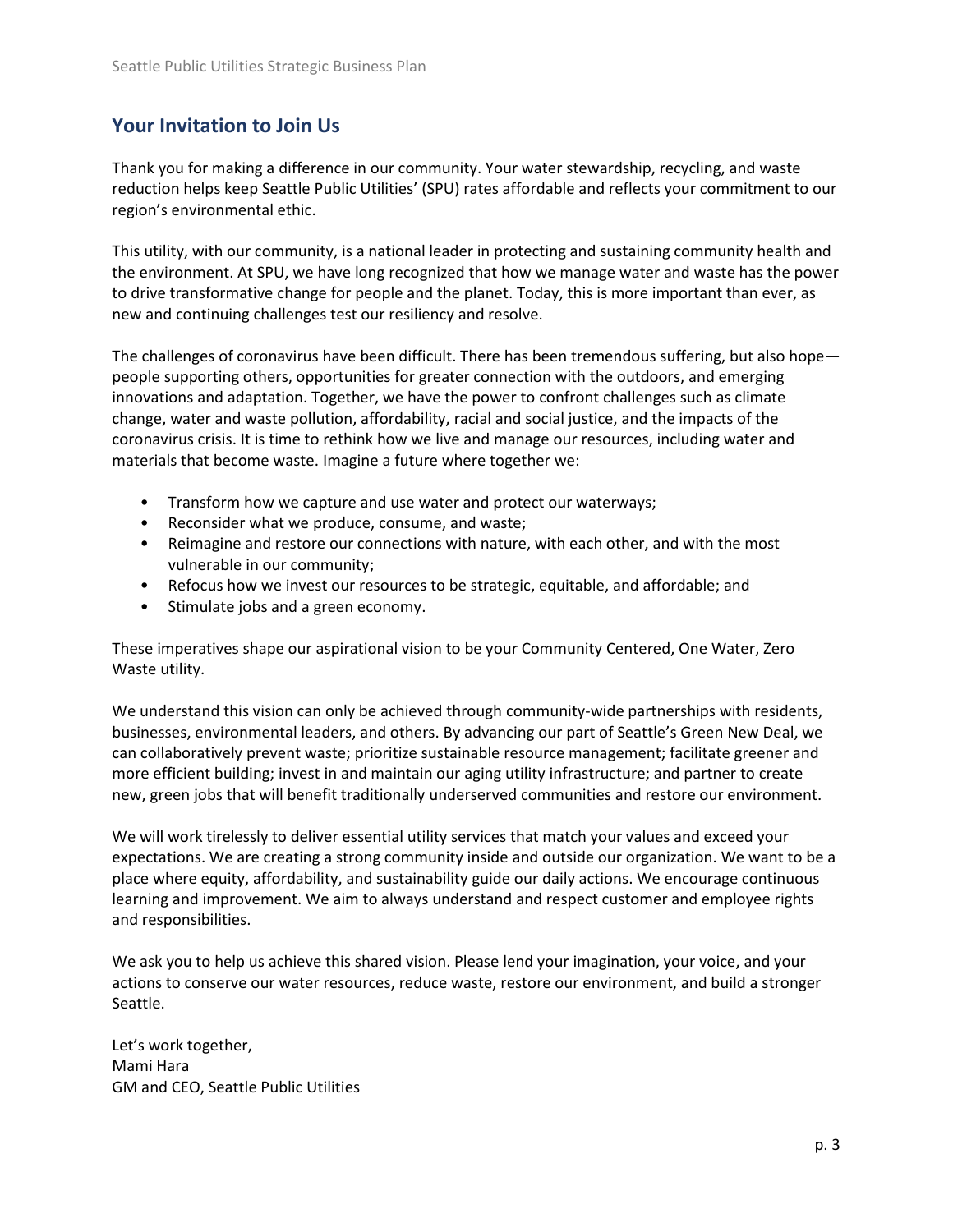# <span id="page-3-0"></span>**About Seattle Public Utilities**

We provide essential drinking water, drainage and wastewater, and solid waste services to more than 1.5 million people in the greater Seattle area. About 1,400 SPU employees work with our community to provide affordable and equitable stewardship of our water and waste resources for future generations.

Our staff and our community work together on essential resource management, including:

- Protecting our mountain drinking water sources;
- Keeping our tap water safe and enjoyable;
- Educating residents, businesses, and youth about our protected watersheds, urban forest, waterways, and resource management stewardship;
- Increasing waste prevention, recycling, and composting;
- Keeping neighborhoods clean, healthy, and beautiful;
- Turning kitchen waste into healthy soil;
- Maintaining our sewer and drainage systems and reducing urban flooding;
- Preventing water pollution and supporting raingardens;
- Safely removing pollutants from streets, sidewalks, and open spaces; and
- Ensuring that investments benefit our customer-owners.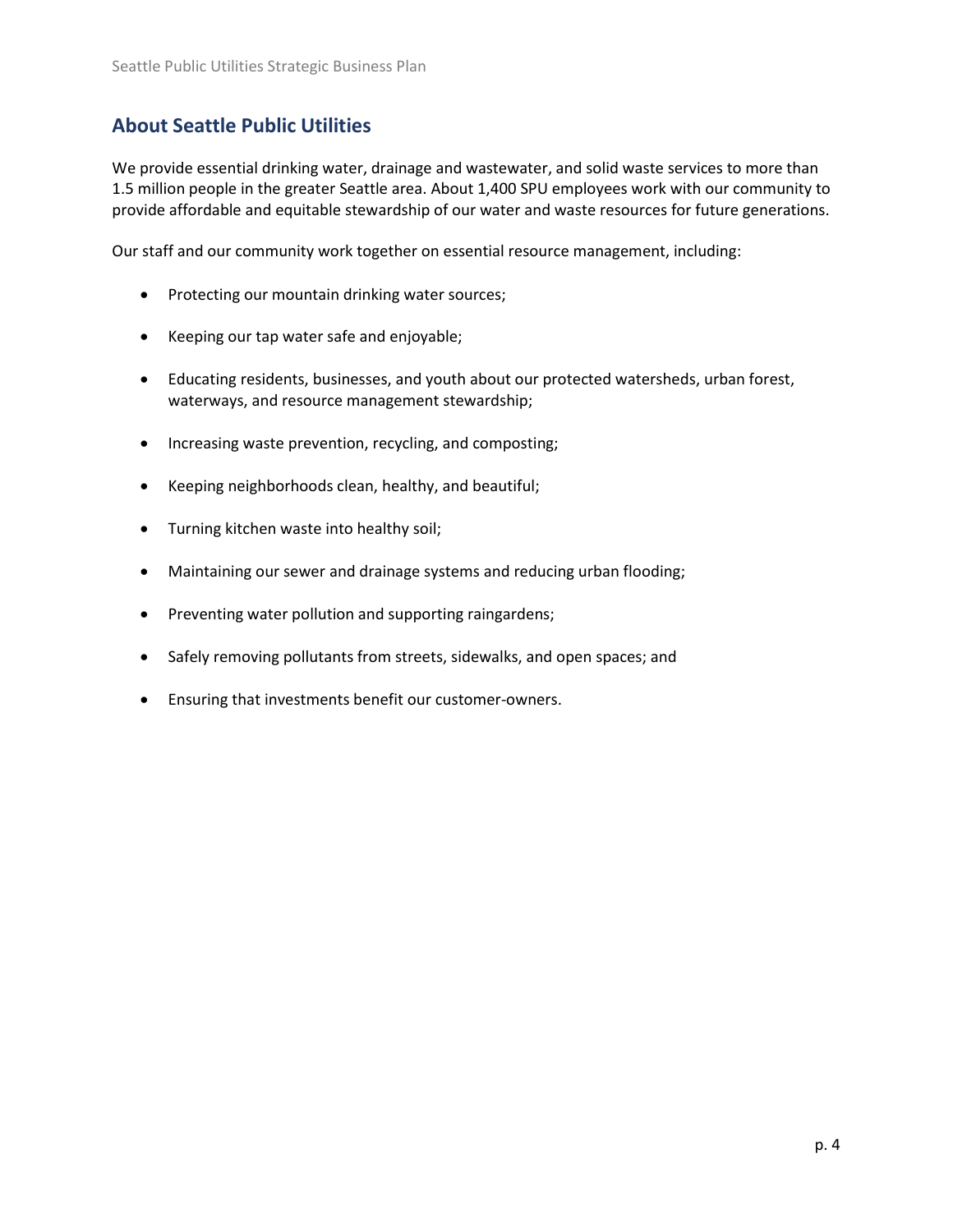# <span id="page-4-0"></span>**Guiding Principles**

Our shared values guide all we do. To be community-centered and act in service to our customerowners, we collaborate to uphold SPU CARES principles:

| <b>Customers and Community</b>          | We strive to understand and respond to customer and community<br>needs-inside and outside our organization.                                                                                                                                                                                  |
|-----------------------------------------|----------------------------------------------------------------------------------------------------------------------------------------------------------------------------------------------------------------------------------------------------------------------------------------------|
| <b>Affordability and Accountability</b> | We do our best to ensure that utility services are available to<br>everyone regardless of ability to pay and we responsibly manage<br>and leverage every ratepayer dollar.                                                                                                                   |
| <b>Risk and Resilience</b>              | We seek to minimize utility risks, reduce our environmental<br>footprint, and improve our community's capacity to adapt to<br>change and persevere in the face of hardship.                                                                                                                  |
| <b>Equity and Empowerment</b>           | We work to dismantle institutional racism by building trusting<br>relationships, prioritizing equity and inclusion in decision-making,<br>and creating opportunities for all. This includes listening to and<br>investing in our people-the valued employees of Seattle Public<br>Utilities. |
| <b>Service and Safety</b>               | We focus on delivering high quality, reliable, and sustainable<br>services and infrastructure that prioritize the health and safety of<br>our employees and our community.                                                                                                                   |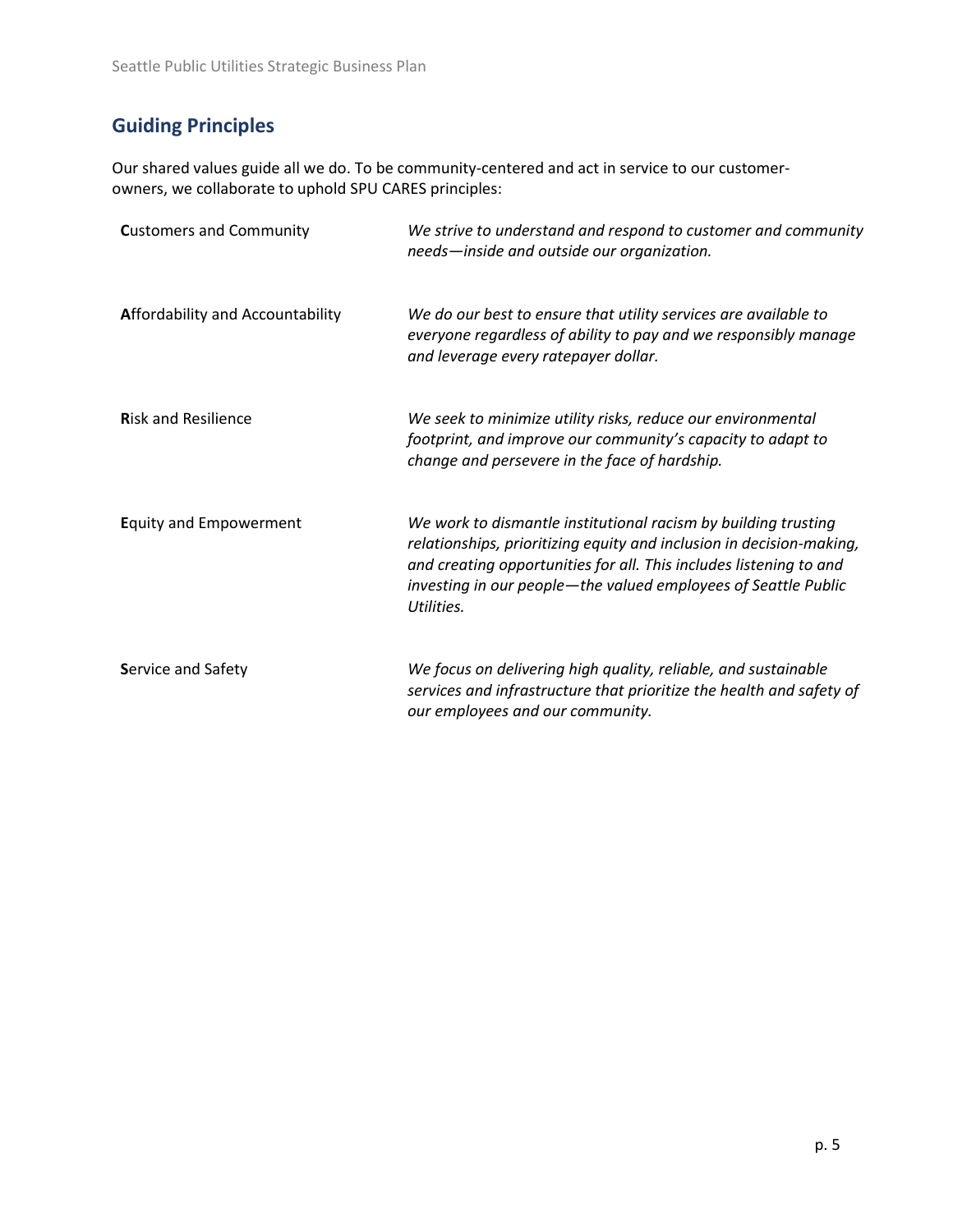# <span id="page-5-0"></span>**The Challenges Ahead**

The profound impact of the coronavirus pandemic revealed, in new ways, our local community's compassion, hardiness, and strength. Most of all, it has shown that working together is a requirement for success. We must apply this sense of partnership, resilience, and resourcefulness to address the challenges that lie ahead.

How will we:

- Ensure the resilience and robustness of our infrastructure through all types of threats?
- Contribute to affordability in the face of increasing wage inequity and the challenges of a postcoronavirus economic recovery?
- Address climate changes, such as extreme storms, rising sea levels, and dry periods?
- Dismantle systemic racism and achieve social justice?
- Change the way we work, behave, and incentivize opportunities so prosperity is enjoyed by all?
- Stop millions of gallons of stormwater pollution and sewer spills that threaten our streams and waterways?
- Save our oceans and earth from overwhelming volumes of plastic and other waste?
- Eliminate toxic substances from what we use and consume to lead healthier lives and to prevent land and water pollution and expensive post-remediation efforts?
- Maintain our aging water and sewer infrastructure in ways that support environmental and resiliency goals?
- Find creative ways to reduce food waste and increase food security?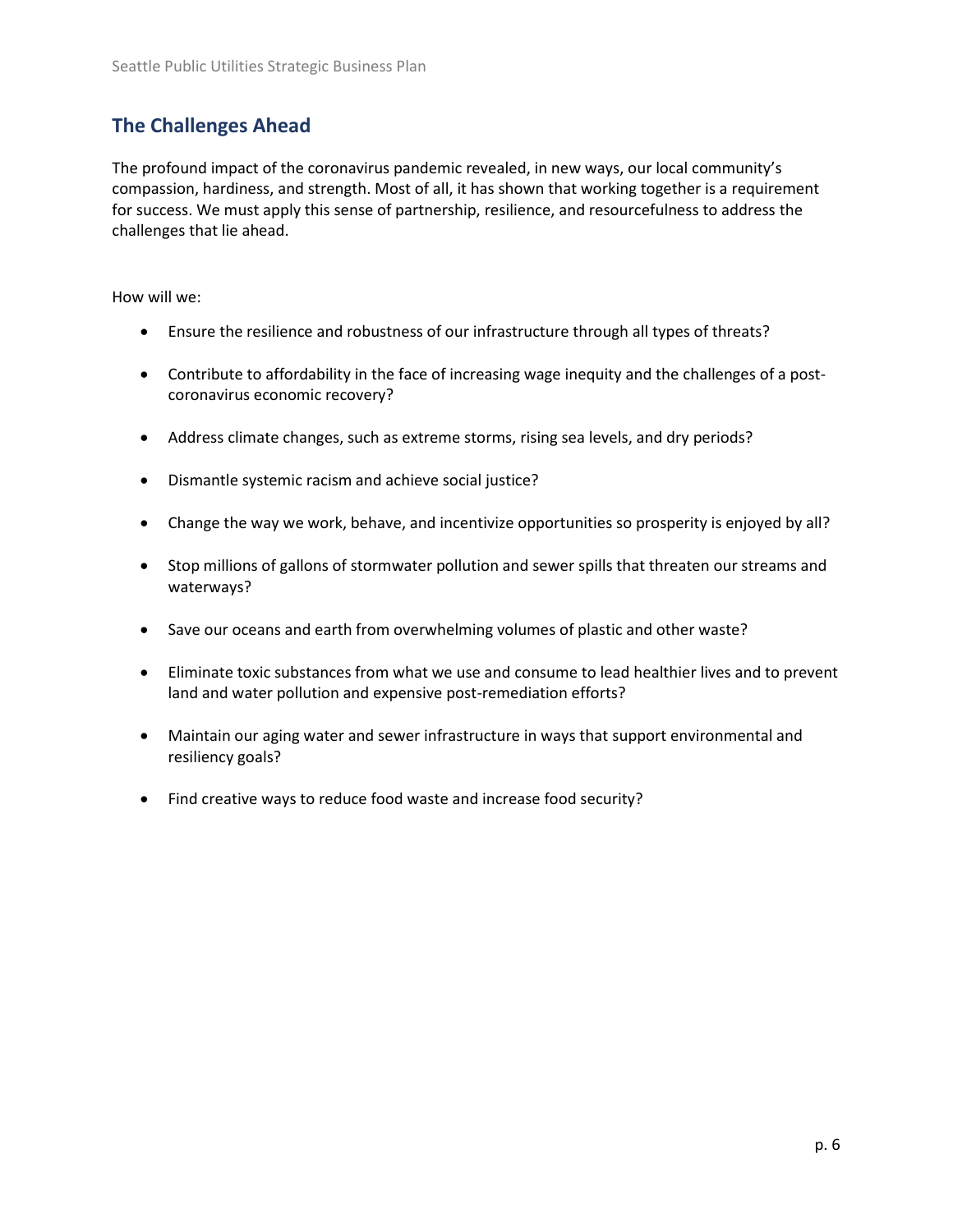# <span id="page-6-0"></span>**Strategic Business Plan Overview**

This plan builds on our strength and focuses and guides essential service delivery and comprehensive business strategy for SPU's drinking water, drainage and wastewater, and solid waste responsibilities. It reflects and responds to values consistently expressed by customers and community: service, sustainability, equity, and affordability.

In the pages that follow, we identify SPU's focus areas and describe our long-term goals, near-term strategies, and highlighted initiatives and investments.

This plan looks forward to the next six years (2021-2026) and provides our customers with a predictable three-year rate path to be adopted by City Council and projections for the subsequent three years. We will update our plan and adopted rate path on a three-year cycle to allow for future uncertainties and adjustments.

# **Our Comprehensive Strategic Approach**

As a public utility, SPU affects the community in ways that go beyond our delivery of service, collection, and billing. We have a responsibility to maximize our investments and long-term outlook for our customers. Our long-term sustainability and well-being depend on our entire community collaborating to drive down costs and reduce risks. Every home, office, and organization between the mountain watersheds to Puget Sound is in the water and waste business together.

Our approach maximizes:

- **Environmental and public health benefits** to build long-term restoration and resilience, while ensuring environmental justice in water and waste resource management.
- **Community benefits** to create equity and empowerment for residents and employees, recognizing the impact SPU work can have on economic opportunities, social cohesion, and cultural identity.
- **Economic benefits** to ensure that accountability, affordability, efficiency, and risk management drive how we manage the public's investments and infrastructure.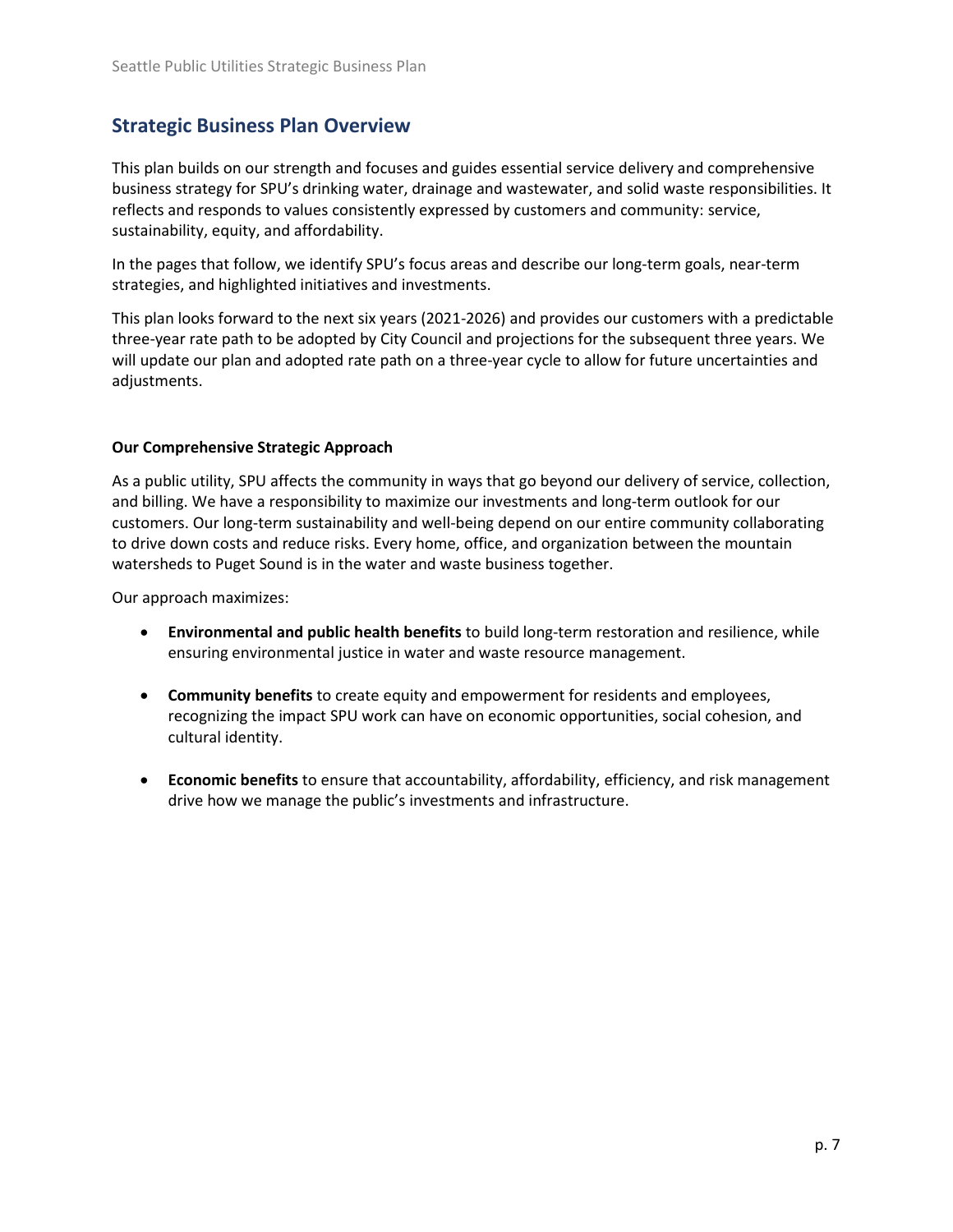# <span id="page-7-0"></span>**Your Utility, Your Voice**

We work in partnership with you, our customers, to keep your water safe, your garbage sorted, and waste disposed of in ways that are good for the environment and our community. Customer voices helped shape this plan and will be vital to our success.

# **We conducted broad research and public engagement:**

**Voice of the Customer Research Review**: To better understand residential and business customer experiences, opinions, and preferences, as well as employee perspectives, we conducted a comprehensive review of 28 research studies commissioned by SPU and others from 2010-2019. These studies captured feedback on a wide range of topics and included input from different types of SPU customers.

**Community Outreach:** We engaged diverse communities (including lowincome and other hard-to-reach populations) through interviews with community leaders and outreach by Seattle Department of Neighborhoods community liaisons. These conversations took place in multiple languages and within neighborhoods. A five-question (translated) survey was promoted through community events, social media, bill inserts, our website, and other communications.

**Employee Engagement:** SPU employees shared their ideas through an online survey and group discussions. A series of workshops, focus groups, and online engagement tools refined our mission, vision, and values.

**Outreach Highlights:**

**944** survey responses

**52** in-depth interviews with community and business leaders

**82,378** reached via Facebook

**Business Interviews:** In-depth interviews were held with a diverse cross-section of large, medium, and small business customers.

**Customer Review Panel and Community Advisory Committees:** Advisory groups provided feedback on the Strategic Business Plan, community outreach questionnaire, and SPU's progress in implementing the current plan.

# **What we learned:**

- 1. SPU services are essential and highly valued. We are known for providing safe, high-quality drinking water; reliable drainage and sewer service; and effective garbage disposal and waste prevention.
- 2. People appreciate SPU's thinking about the future. Issues associated with growth, affordability, and climate change are recognized challenges for the utility.
- 3. Many recognize that SPU is doing more to create authentic partnerships in communities that have long been underserved—and there is more to be done.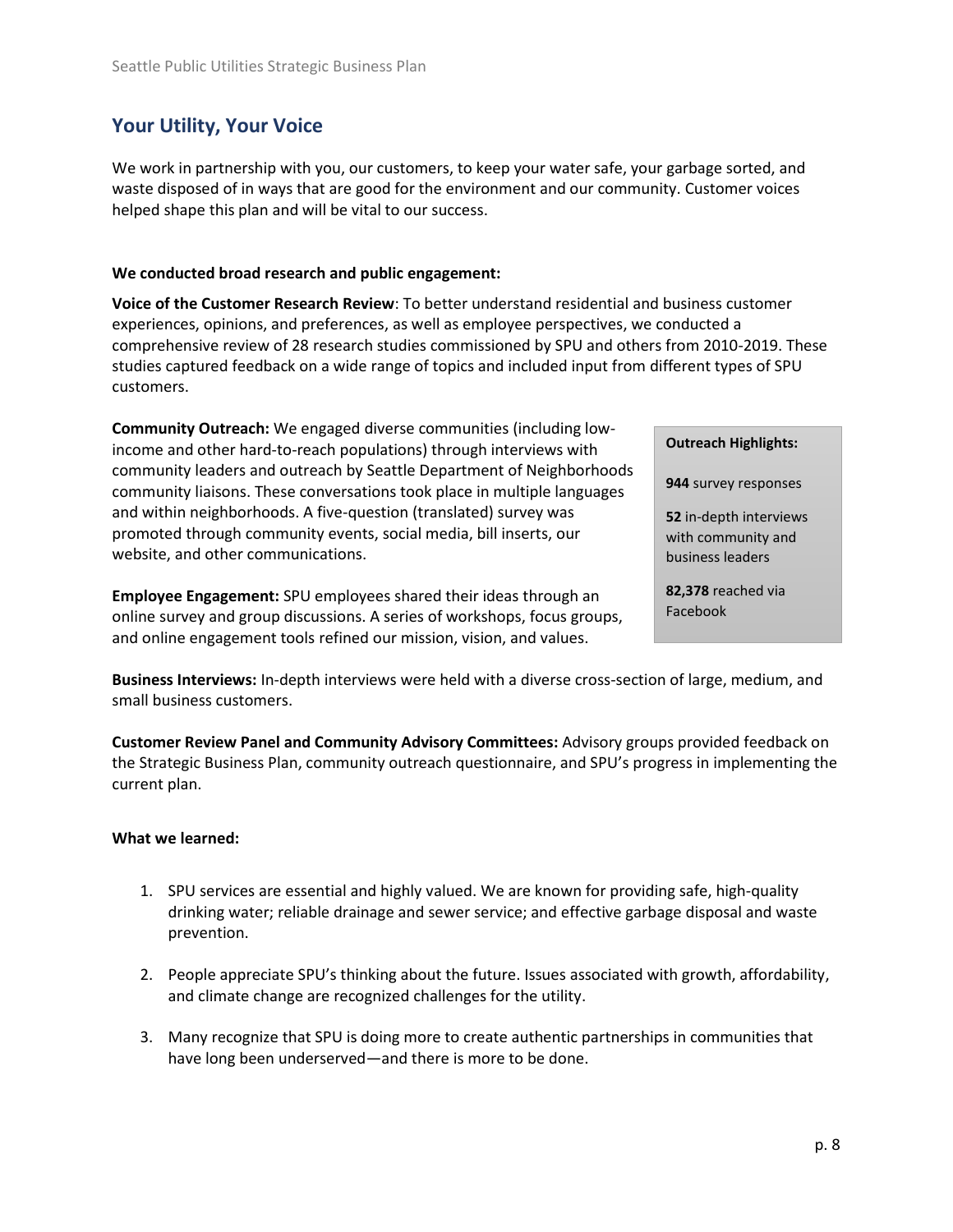# <span id="page-8-0"></span>**Seattle Public Utilities Customer Review Panel**

SPU's Customer Review Panel<sup>1</sup> provides advice and recommendations to the Mayor and City Council on the utility's strategic plan and rates. The panel includes representatives from private, public, and nonprofit sectors, utility experts, business leaders, and community representatives. The panel regularly met with SPU leaders and provided valuable input that shaped this effort.

| Panel:               |
|----------------------|
| Noel Miller, Chair   |
| Suzanne M. Burke     |
| <b>Bobby Coleman</b> |
| Dave Layton          |
| Laura Lippman        |
| Maria McDaniel       |
| Thy Pham             |
| Rodney Schauf        |
| Puja Shaw            |

<sup>1</sup> The Seattle Public Utilities Customer Review Panel was created July 2018 through City Council Resolution 31825.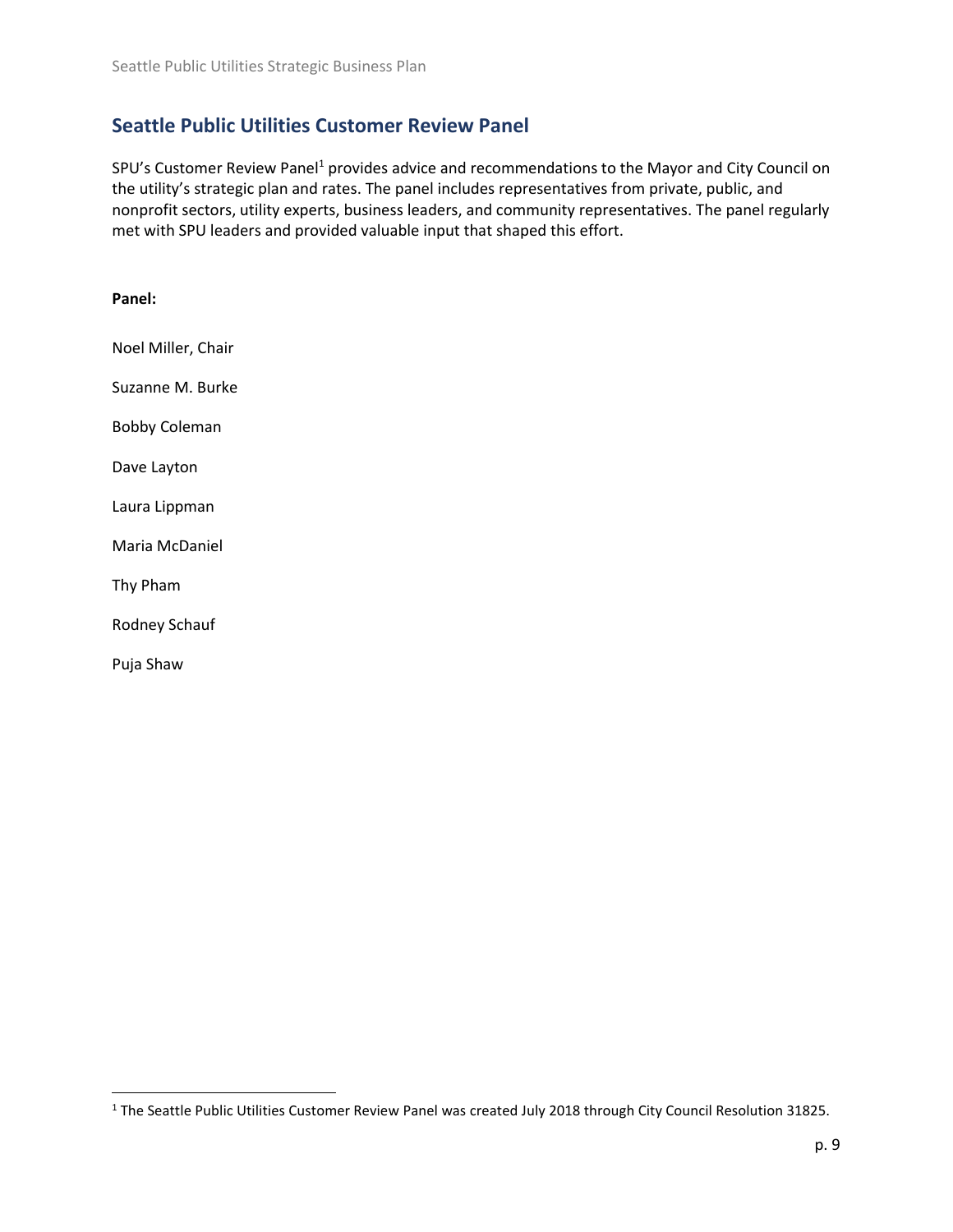# <span id="page-9-0"></span>**Our Mission and Vision**

# **Our Mission:**

**Seattle Public Utilities fosters healthy people, environment, and economy by partnering with our community to equitably manage water and waste resources for today and for future generations.**

# **Our Vision:**

# **COMMUNITY Centered, ONE Water, ZERO Waste**

Our bold vision reflects SPU's goals for the next 50 years of service, infrastructure investment, and management of water and waste. We will lead with equity and work in partnership with communities and employees to create a just and sustainable future. We understand that the actions we take today have the power to transform our employees, community, environment, and economy for generations to come.

> *My wish is that one day my great, great grandchildren stand on the shoreline and tell their children about how their great, great grandfather and his colleagues had the vision to restore it more than 100 years ago.*

> > —Jerry Waldron, SPU Employee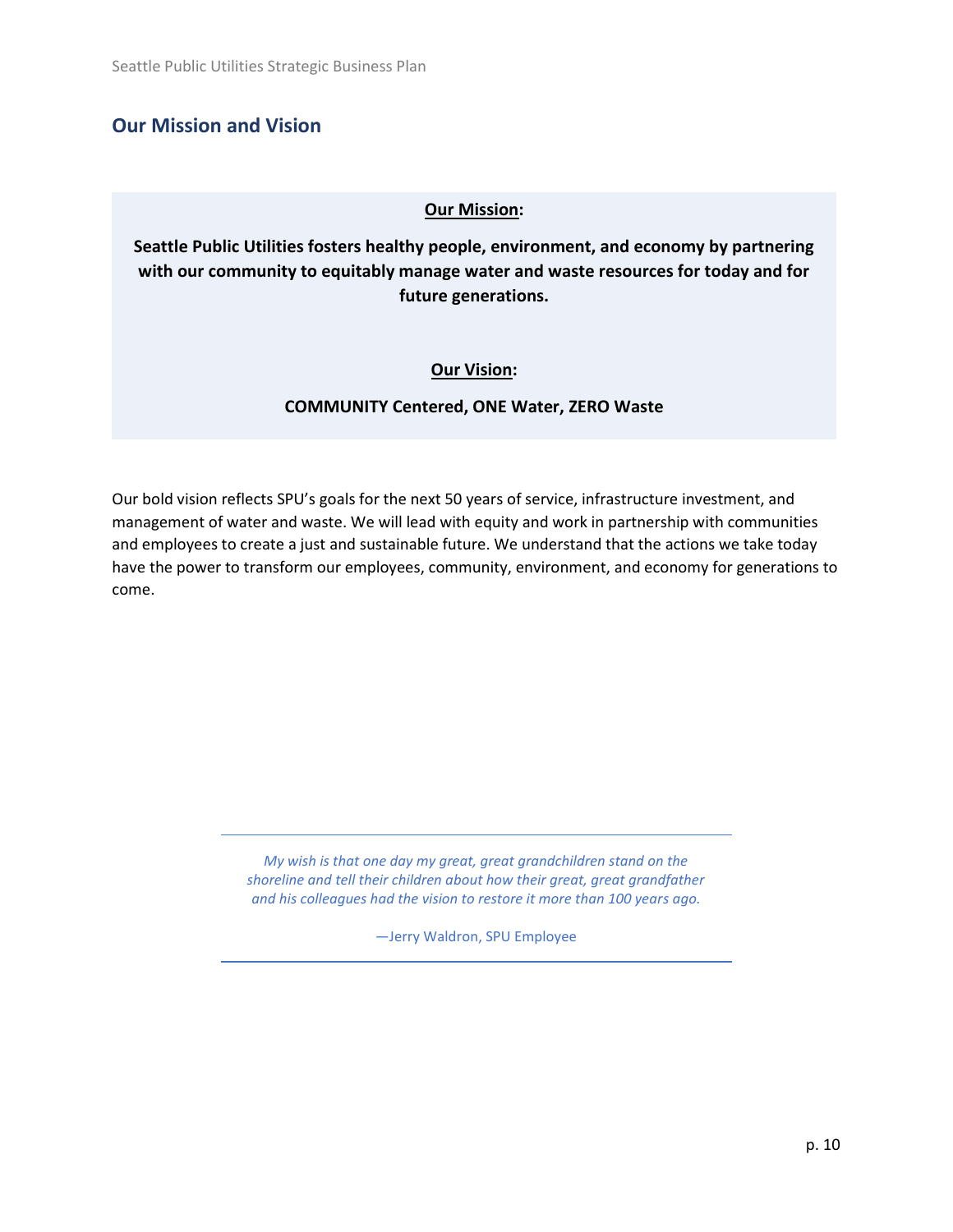# **Our Mission and Vision**

# **Community Centered**

- We put people at the heart of our work and work with them to understand and address their priorities. We seek to better understand and address employee, customer, and community needs, and build the long-lasting, equitable, and inclusive relationships necessary to address these needs.
- Together, we will identify community needs and co-create solutions that protect water, reduce waste, restore our environment, and build a stronger Seattle.
- SPU strives to live by this inclusive principle and embed it in all we do.

### **One Water**

- Water is essential for life. Our health, wealth, and livelihoods depend on it, and we must protect it for future generations.
- One Water means we value and carefully manage water in all its forms: through conservation, capture, restoration, and reuse. Whether it is fresh water or wastewater, all water is protected and managed in an integrated and sustainable way, and all people and species have access to healthy waters.
- *Examples of our evolving work include pipe system maintenance and investments, water conservation and RainWise programs, source control and spill response, combined sewer overflow control, and green infrastructure and watershed restoration.*

# **Zero Waste**

- All resources have value, and we strive to waste nothing. We must look at the whole life cycle of materials so we can eliminate waste, prevent pollution, encourage product durability and reusability, conserve natural resources, and ultimately build a circular and inclusive economy.
- Zero Waste protects health and the environment through the conservation of all resources from production through consumption without burning or pollution to land, water, or air.
- *Examples of our evolving work include waste prevention, recycling and composting programs, food rescue, materials salvage, producer responsibility legislation, and sharps, litter, and household hazardous waste collection. This also reflects our commitment to finding efficiencies in our work and wisely using our resources.*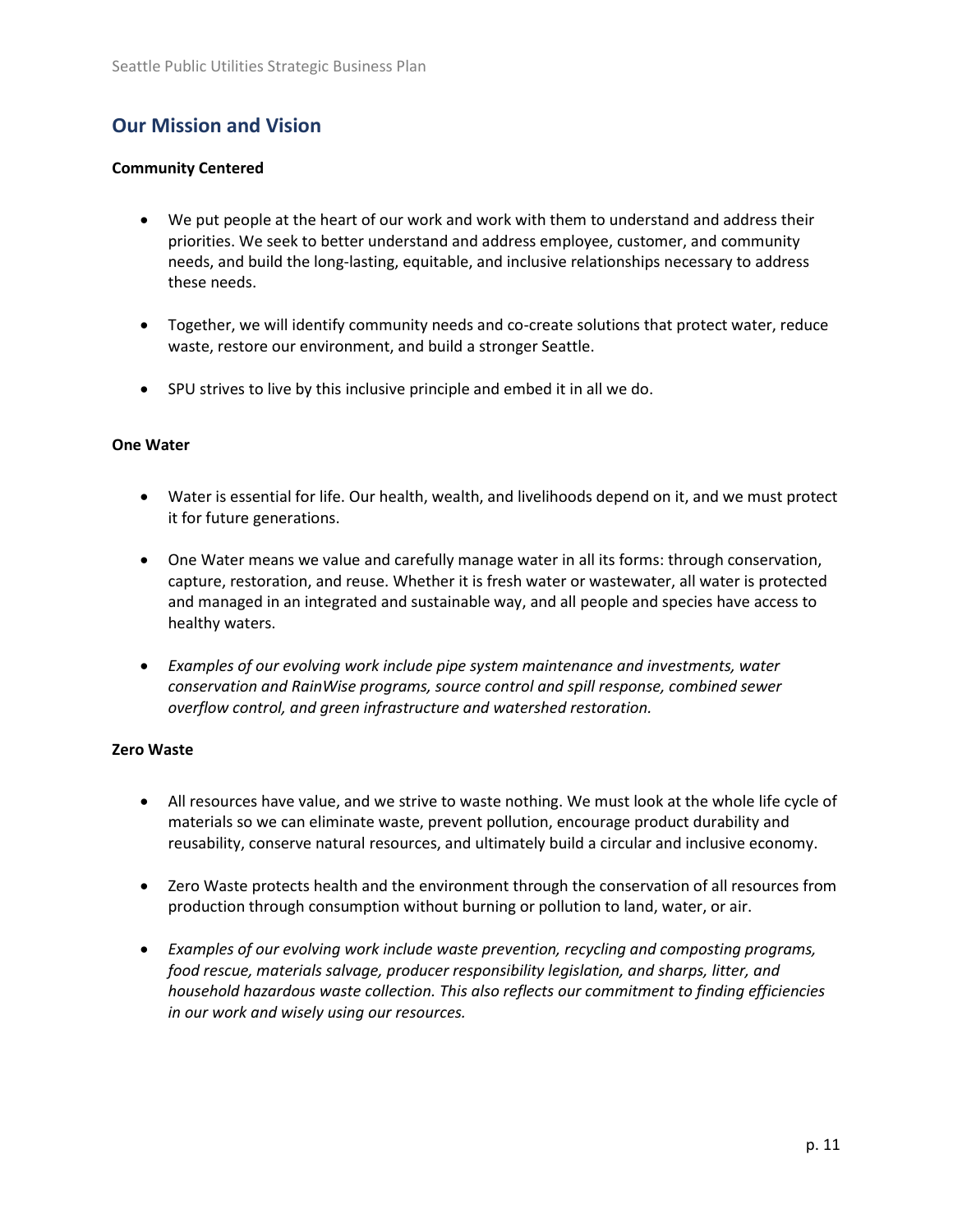# <span id="page-11-0"></span>**Focus On: Delivering Equitable Essential Services**

Essential service delivery represents the day-to-day services our customers and community need to live healthy lives. Our staff work year-round to deliver reliable water, drainage and wastewater, solid waste services, and Clean City services to homes, businesses, schools, nonprofits, and other organizations and places across our entire community.

### **Our Essential Workforce Includes:**

#### **Drinking Water Workforce**

Manages and delivers safe and pure drinking water to Seattle and the King County region.

The drinking water supply system includes:

- Two pristine watersheds, supporting reservoir and transmission infrastructure and operations staff that bring water from the mountains to the City of Seattle and SPU's wholesale contract customers;
- Two water quality treatment facilities treat water and a regional water quality lab continuously tests and monitors drinking water purity; and
- Water distribution reservoirs, distribution infrastructure, and metering system operations and maintenance within Seattle.

#### **Drainage and Wastewater Workforce**

Manages wastewater and stormwater systems, compliance monitoring, pollution source control, waterway restoration, and spill response within Seattle.

- The wastewater system collects and conveys sewage and a portion of the city's stormwater to King County's regional wastewater treatment system.
- The stormwater system is a network of storm drains, ditches, culverts, outfalls, green stormwater infrastructure, and structures that control how rainwater moves through our urban area. The system works to prevent flooding and clean the water that feeds into our creeks, our lakes, and Puget Sound.
- Systems operations, maintenance, and source and pollution control crews help keep the water clean and flowing to the right places.

### **Solid Waste and Clean City Program Workforce**

Manages garbage, recycling, and organic waste for residents and businesses, helping to keep Seattle clean and welcoming for all.

- The solid waste system includes overseeing waste collection, processing, and landfill disposal contracts and inspections; operation of transfer stations; maintenance of former landfills; and, through regional collaboration, household hazardous waste management.
- Clean City services address litter, graffiti, and illegal dumping needs and assist with trash, needle collection, and hygiene services for Seattle's unsheltered population.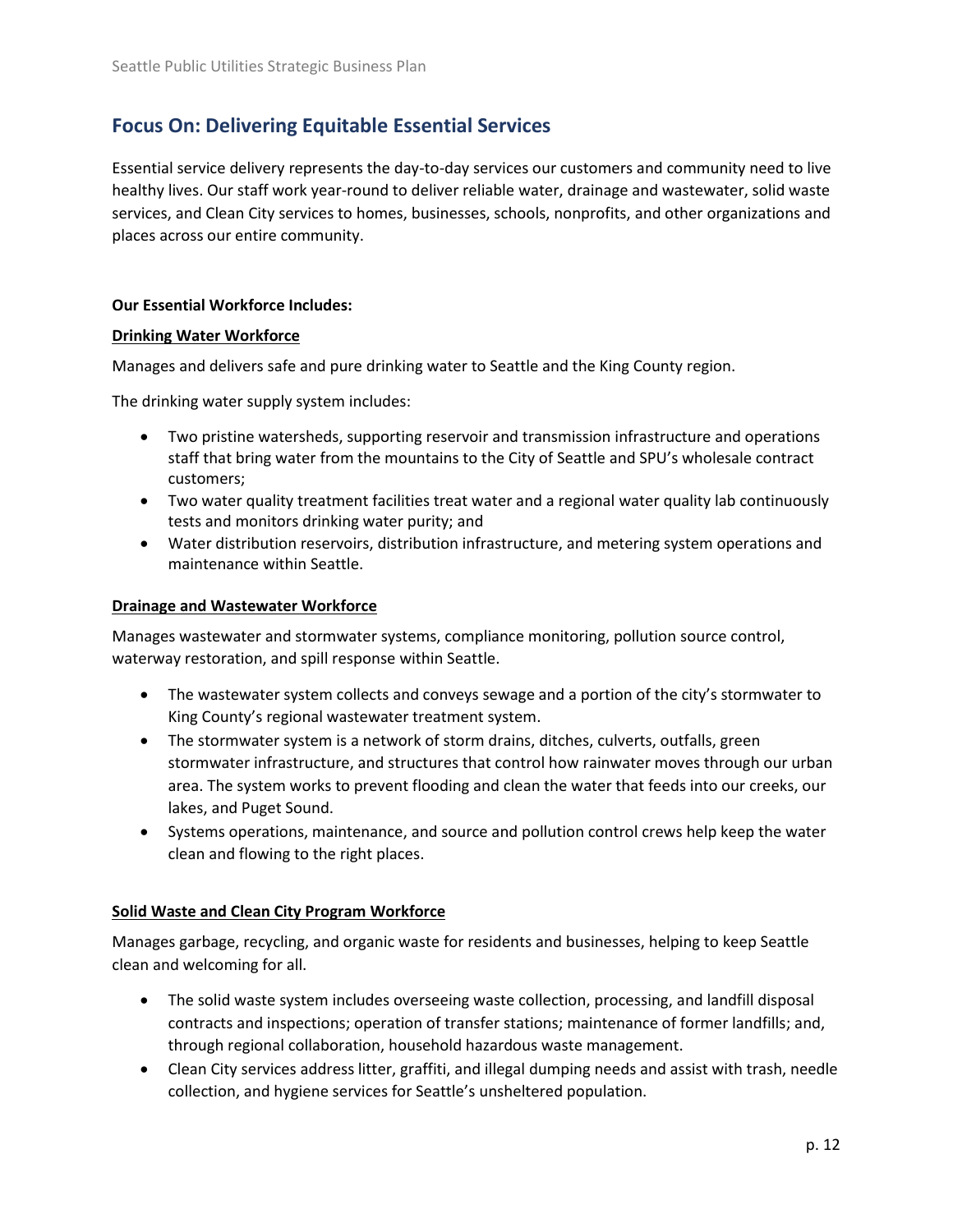# **Focus On: Delivering Equitable Essential Services**

# **Our Essential Workforce (Continued):**

# **Customer Service Workforce**

Builds strong customer relationships, listens to input from customers, helps customers navigate City services, and improves the customer experience.

- The Contact Center (which also supports Seattle City Light) and SPU billing teams resolves billing and service inquiries, reads customer water meters, and issues accurate and timely utility bills.
- The Operations Response Center dispatches staff to respond to infrastructure breaks, hazards, spills, and emergency conditions.
- The Development Services Office helps developers and homeowners obtain new water utility services and supports staff working within Seattle Department of Construction and Inspection on side sewer permitting.

# **Utility-Wide Workforce**

Provides critical support to frontline staff and utility asset infrastructure.

- SPU project delivery, engineering, construction management, survey, materials lab, and asset and facilities maintenance staff who directly support the front line and lines of business, ensuring infrastructure safety and effectiveness.
- Shared services, facilities, fleets, warehouse, and logistics staff reduce SPU carbon emissions, keep assets painted, repaired and functioning, and equip SPU's frontline crews with the facilities, vehicles, supplies and support they need to do their work.
- Emergency management, safety, security, risk, quality assurance and environmental management staff who manage system risks, preparedness, and response and keep our staff safe and prepared.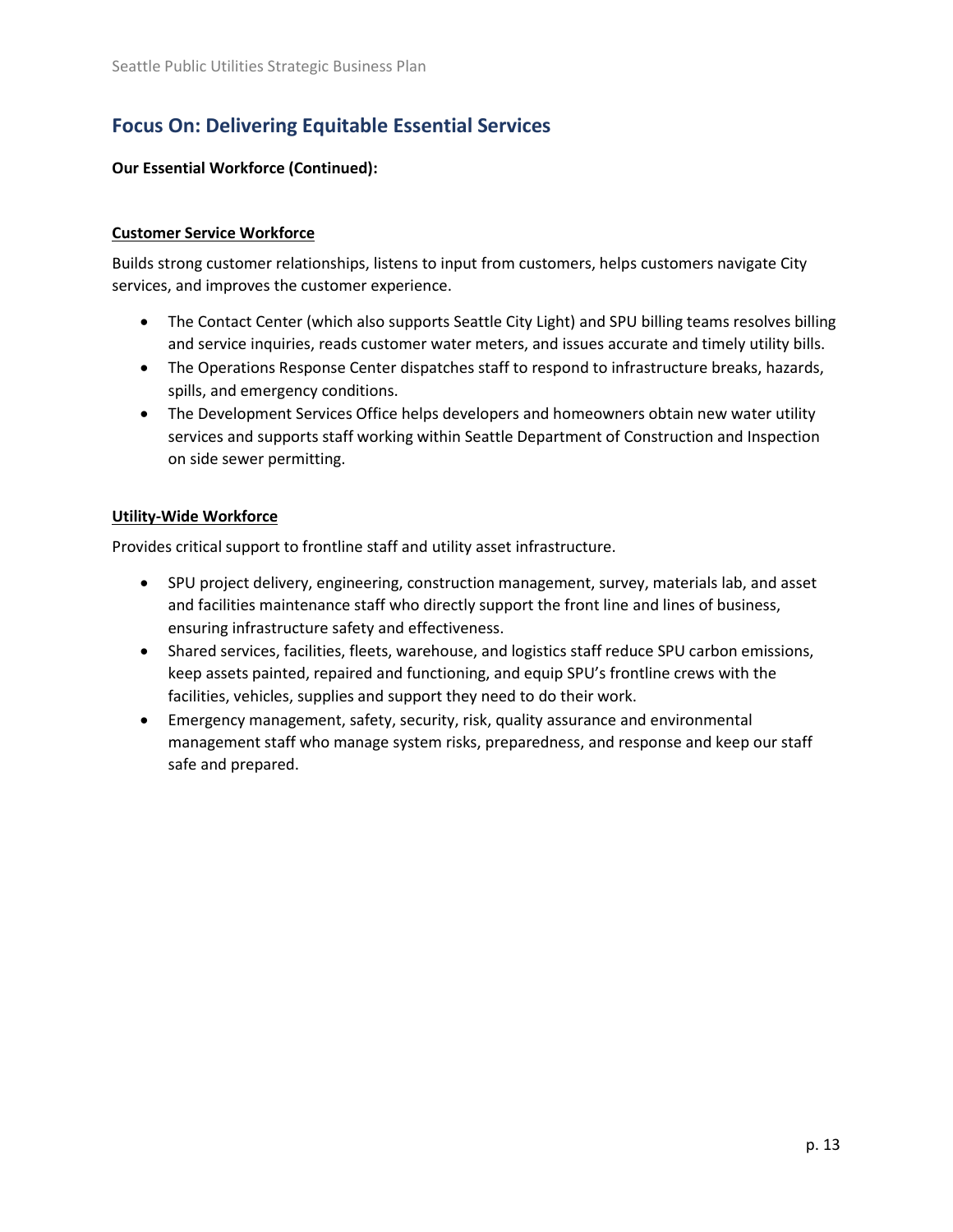# **Focus On: Delivering Equitable Essential Services**

### **Goal**

**Provide high-quality services:** We're here 24/7, providing safe tap water, reducing waste and litter, managing wastewater and stormwater, and responding to all our customers.

#### **Strategies**

#### **1. Strive for best-in-class**

Stay knowledgeable and operate at the top of our field; demonstrate leadership in cost-effective, equitable, and cutting-edge service, engagement and partnership.

#### **2. Provide reliable and rewarding experiences**

Focus on improved and equitable customer service interactions and satisfaction with each individual experience using customer involvement, input, data, and analysis to improve performance.

# **3. Meet or exceed expectations, requirements, and commitments**

Deliver excellent service and response to our customers, regulators, and community through every contact and in all areas of responsibility, whether it is installing water taps, responding to

#### **2018-2020 Accomplishments and Learnings**

- Continued essential service delivery during COVID-19.
- Met all regulatory permit requirements and negotiated improved approaches.
- Improved billing practices to keep estimated meter reading to low levels, ensure billing accuracy, eliminate billing backlogs, and reduce call volumes.
- Reduced peak period call waiting times at the Customer Contact Center by over 17 minutes since 2017, and used data and lessons learned to anticipate and respond to spikes in call volume.
- Implemented Utilities Customer Self Service Portal Phase 1 in collaboration with Seattle City Light and Seattle Information Technology Department.

flooding, complying with environmental and public health regulations, or reporting on SPU performance.

#### **Performance Targets**

We strive to achieve quarterly essential service delivery performance targets, meet all regulatory and financial commitments, and report our progress regularly. This information helps us track and improve our performance.

> **Learn More!** Accountability and performance metrics are included in the appendix.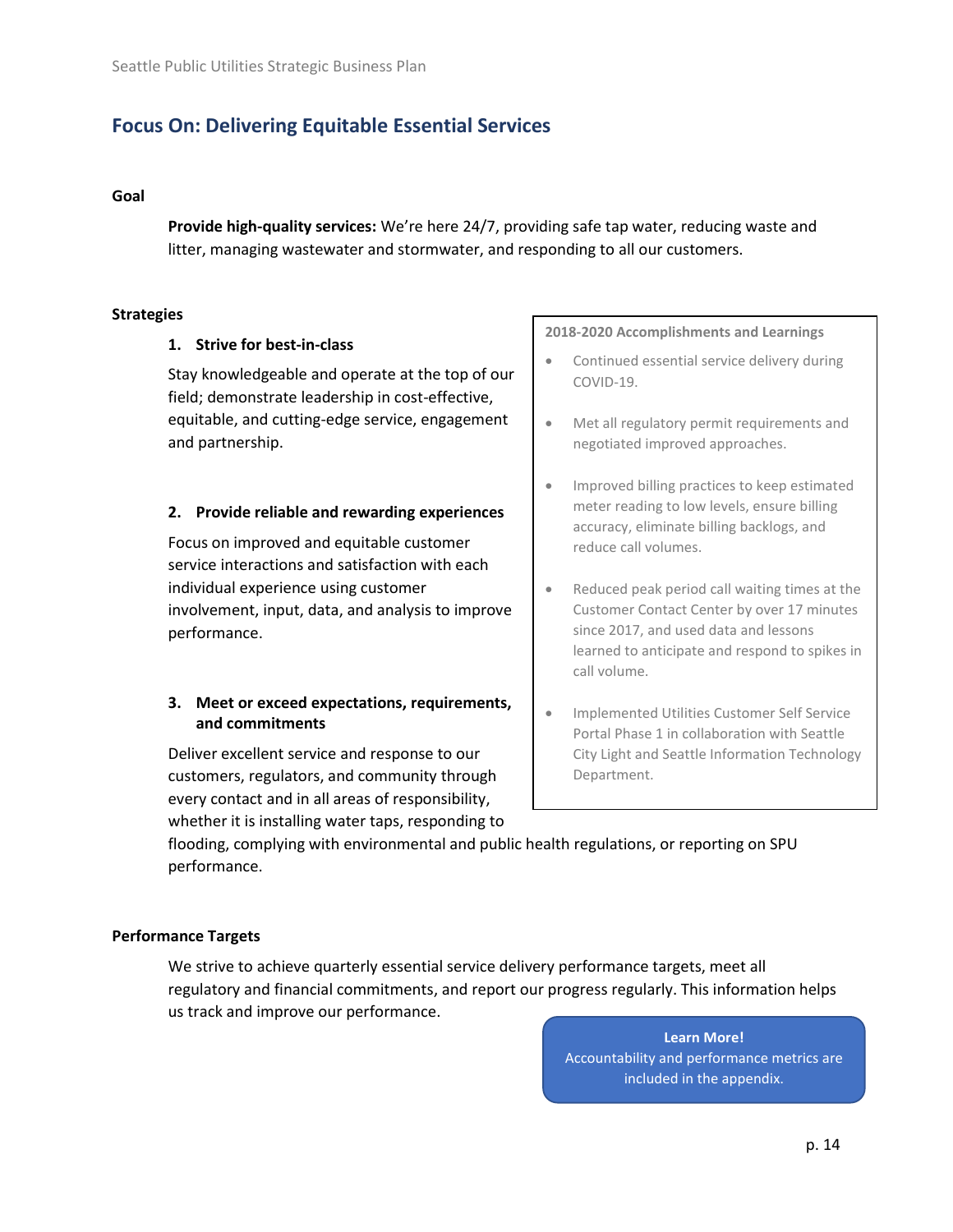<span id="page-14-0"></span>Community well-being depends on a healthy environment fostered by good stewardship of water and waste resources. Without new strategies, we will continue to experience increasing costs and degradation created by pollution, disease, climate-change, over-consumption, and waste. Stresses on our region's natural systems also threaten the sustainability and affordability of our utility services and our local economy.

As the local utility responsible for managing most forms of pollution, waste, wastewater, litter, illegal dumping, spills, and graffiti, our work is directly tied to our community's actions and stewardship. Together, we can build regenerative, healthy ecosystems and circular economies that improve our quality of life.

We will work with our partners and community to embrace a nature-based, science-informed, and whole systems approach to the management of water and waste resources. We will incentivize green technology and innovations that ensure equity in human and environmental health outcomes regardless of race or neighborhood. We will restore and maintain a healthy community with clean and safe water, greater contact with nature, and efforts towards zero carbon and waste pollution—and we will do this

work in beneficial, fair, and low-cost ways.

#### **Goals**

**Develop One Water resilience:** We protect water sources by cultivating healthy, adaptable watersheds and ecosystems and by using integrated and equitable water management strategies.

### **Advance Zero Waste circular economy:**

We support and promote policies and practices that create a circular economy and reduce Seattle waste and carbon pollution as rapidly as possible.

### **Seattle's Green New Deal**

City departments, including SPU, are working collaboratively to eliminate climate pollution, prioritize climate justice, and invest in an equitable transition to a clean energy economy.

**2018-2020 Accomplishments and Learnings** 

- Completed a 10-year SPU Water System Plan and collaborated with the Saving Water Partnership to set an ambitious new regional water conservation goal during a period of anticipated population growth.
- Recognized as the U.S. solid waste industry's greenest fleet—200 fossil-fuel free vehicles by 2020.
- Reduced residential per capita waste generation rate to approximately half the national average.
- Completed a watershed vulnerability assessment evaluating climate change impacts and restoration approaches to protect Cedar River Watershed ecosystem functions.
- Became the first U.S. city to widely promote a ban on plastic straws and partnered with the Lonely Whale Foundation to inspire others to do the same.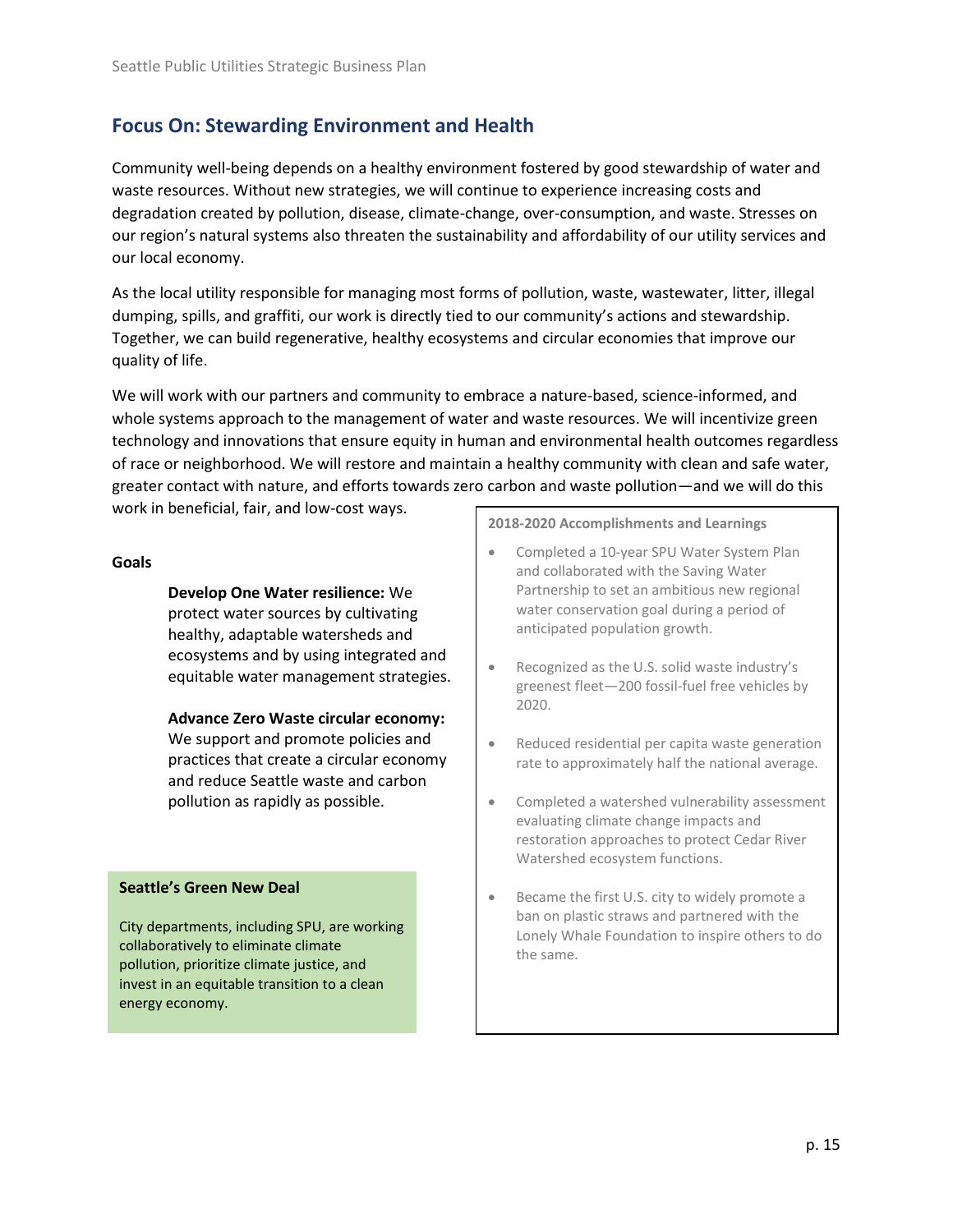#### **Strategy 1: Invest in key water, stormwater, and wastewater projects and plans**

Using more flexible, collaborative, and integrated water management approaches (e.g., water conservation, capture, restoration, and reuse) on substantial projects and plans will help maximize resilience benefits at lower costs.

# **Highlighted Initiatives and Investments<sup>2</sup> :**

#### **Shape Our Water: A Drainage and Wastewater Plan for a Water Resilient Future**

Given uncertainty related to climate change, growth, and increasingly stringent regulations, SPU is developing an integrated system plan called 'Shape Our Water.' The plan includes a long-term vision and a short-term implementation plan and will guide investments, policies, programs, and projects that will improve the performance and resilience of our drainage and wastewater systems while optimizing social and environmental benefits for the city.

Key Commitments:

• Complete the Shape Our Water Integrated System Plan.

#### **Ship Canal Water Quality Project**

The Ship Canal Water Quality Project (SCWQP) will improve regional water quality by keeping more than 75 million gallons of polluted stormwater and sewage from flowing into the Lake Washington Ship Canal, Salmon Bay, and Lake Union on average each year.

Key Commitments:

- Deliver SCWQP on-time and within budget.
- Complete final design of the pump station and Wallingford and Ballard conveyance projects.
- Complete tunneling of the 2.7-mile storage tunnel for polluted stormwater and sewage.
- Start operation in 2025.

<sup>2</sup> **Initiatives and investments** are representative examples of how SPU will advance the strategies described in the Strategic Business Plan. Initiatives represent policy, planning, and program work and generally require less significant expenditures (under \$5M). Investments result in tangible infrastructure, asset, asset repair, or service and require more significant expenditures (over \$5M).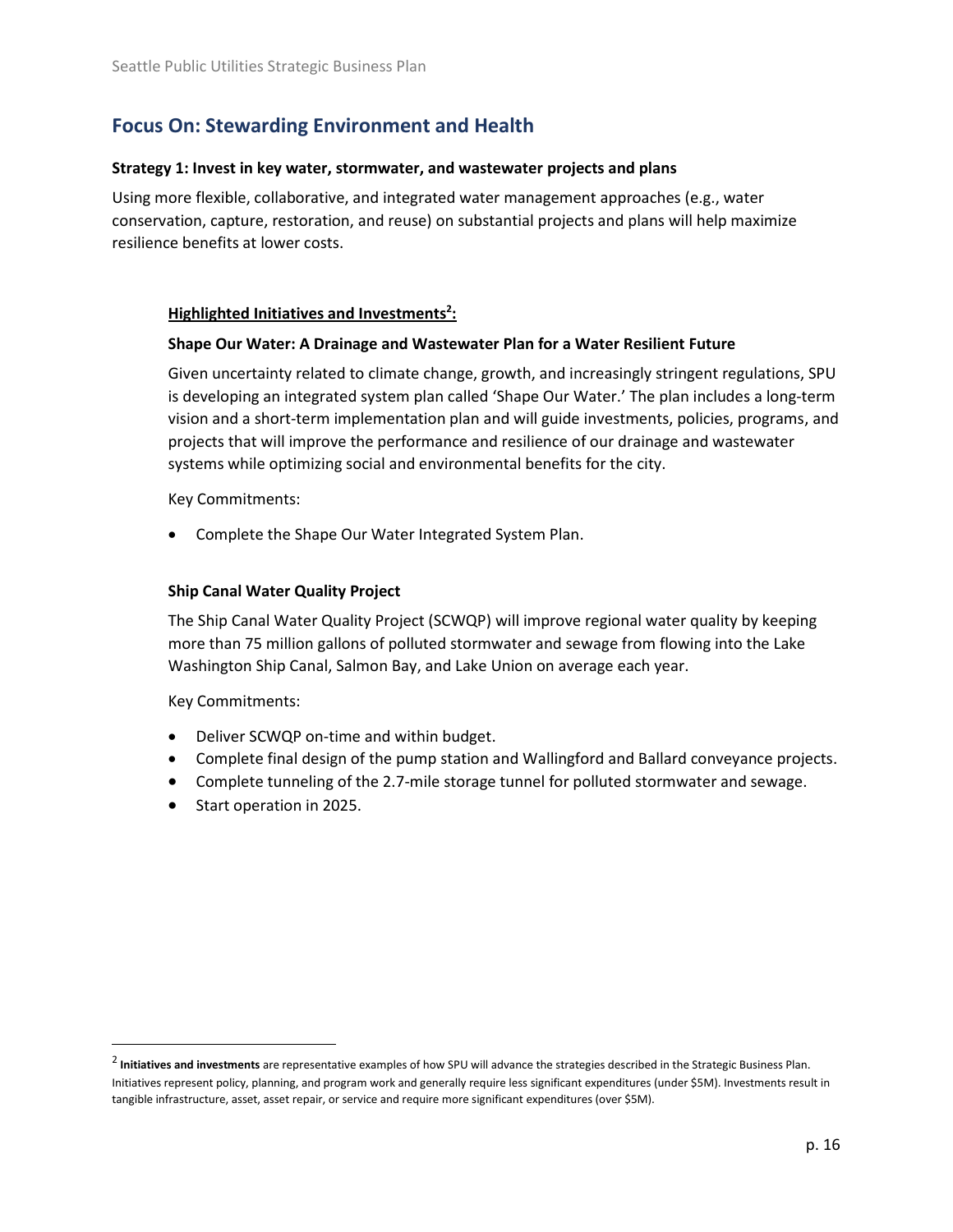# **Strategy 2: Advance climate-resilient, nature-based, community-led solutions**

When communities lead, we see improved innovation and sustainability around environment and health issues that matter most. Working together, we will use science and best practices to retool our water and waste practices. This will help build climate resiliency and restore connections between people and nature to improve the health of our waterways, watersheds, and neighborhoods.

# **Highlighted Initiatives and Investments:**

# **Climate Justice, Adaptation, and Mitigation for Water and Waste**

Climate resilience work includes investing in the leadership and ingenuity of communities to accelerate a just climate transition, adapting our natural and built systems and operations to a changing climate, and reducing the greenhouse gas emissions that contribute to climate change.

Key Commitments:

- Adaptively manage water supply and stormwater operations and make strategic system investments to adapt to a changing climate.
- Work with City departments and the Duwamish River Clean Up Coalition (DRCC) to build Resilience District partnerships to inform drainage and wastewater investments in South Park and prevent displacement of residents and local businesses from rising sea levels.
- Develop a de-carbonization strategy for existing and new SPU-owned buildings.
- Partner with King County to establish a carbon emissions footprint related to Seattle-area consumption and solid waste generation.
- Complete a wildfire risk assessment and management strategy to mitigate risks to the municipal water supply.

# **Green Stormwater Infrastructure**

SPU is investing in Green Stormwater Infrastructure (GSI) to improve water quality, manage flooding, reduce regulatory costs, and build resilient infrastructure while maximizing community benefits and value for our customers. We are growing innovative cross-sector and communityled partnerships, tools, and approaches to leverage these nature-based investments and impacts throughout the city.

Key Commitment:

• Manage 510 million gallons of stormwater runoff annually with GSI investments.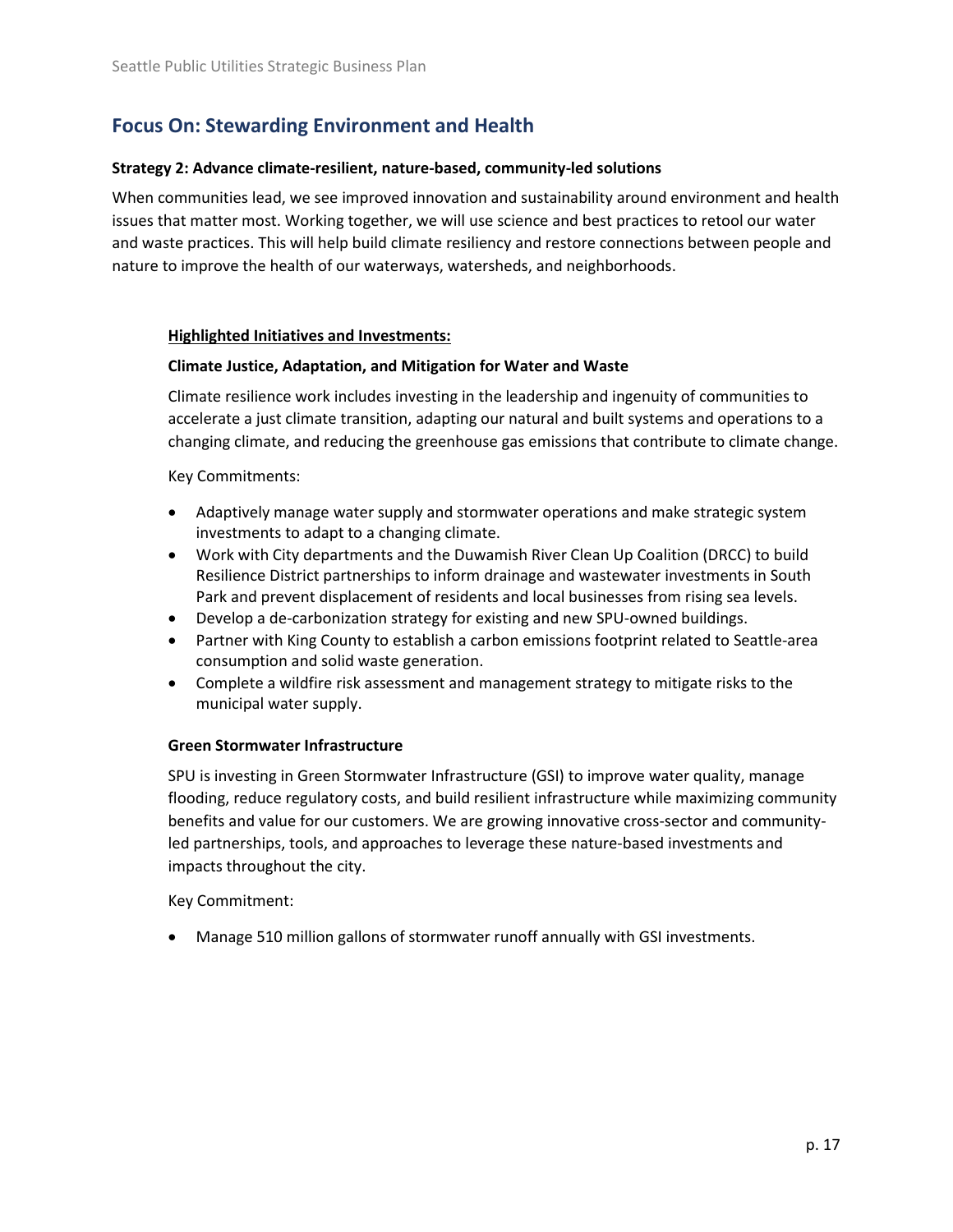### **Strategy 3: Reduce materials and carbon pollution**

Pursuing changes that reduce the effects of waste and toxins and help transition Seattle to a more circular economy is a top SPU objective.

### **Highlighted Initiatives and Investments:**

### **Waste Diversion**

Waste diversion relies on improving the quality of recycling and composting streams, food rescue, and extended producer responsibility to reduce landfill volume and costs. SPU supports the statewide goal of cutting food waste by 50 percent by 2030. Our extended producer responsibility efforts engage product developers to create environmentally sound and socially responsible solutions for the end-of-life management of a wide variety of products.

Key Commitments:

- Work with state and regional partners to finalize a statewide framework for extended producer responsibility.
- Increase food rescue innovation partnership work.

#### **Waste Prevention**

Waste prevention work targets product consumption and consumer behavior, addressing the root cause of waste and toxins to reduce their impact. Product consumption accounts for about 42 percent of U.S. greenhouse gas emissions, making waste prevention an important climate change mitigation strategy. SPU will leverage partnerships to prevent waste, respond to changing recycling markets, and reduce the volume of single-use plastics.

Key Commitments:

- Develop and adopt a Waste Prevention Strategic Plan and metrics.
- Fund waste prevention innovation through SPU waste-free community grants.

#### **Learn More!**

Additional details about the investments and initiatives that advance this focus area are provided in the appendix.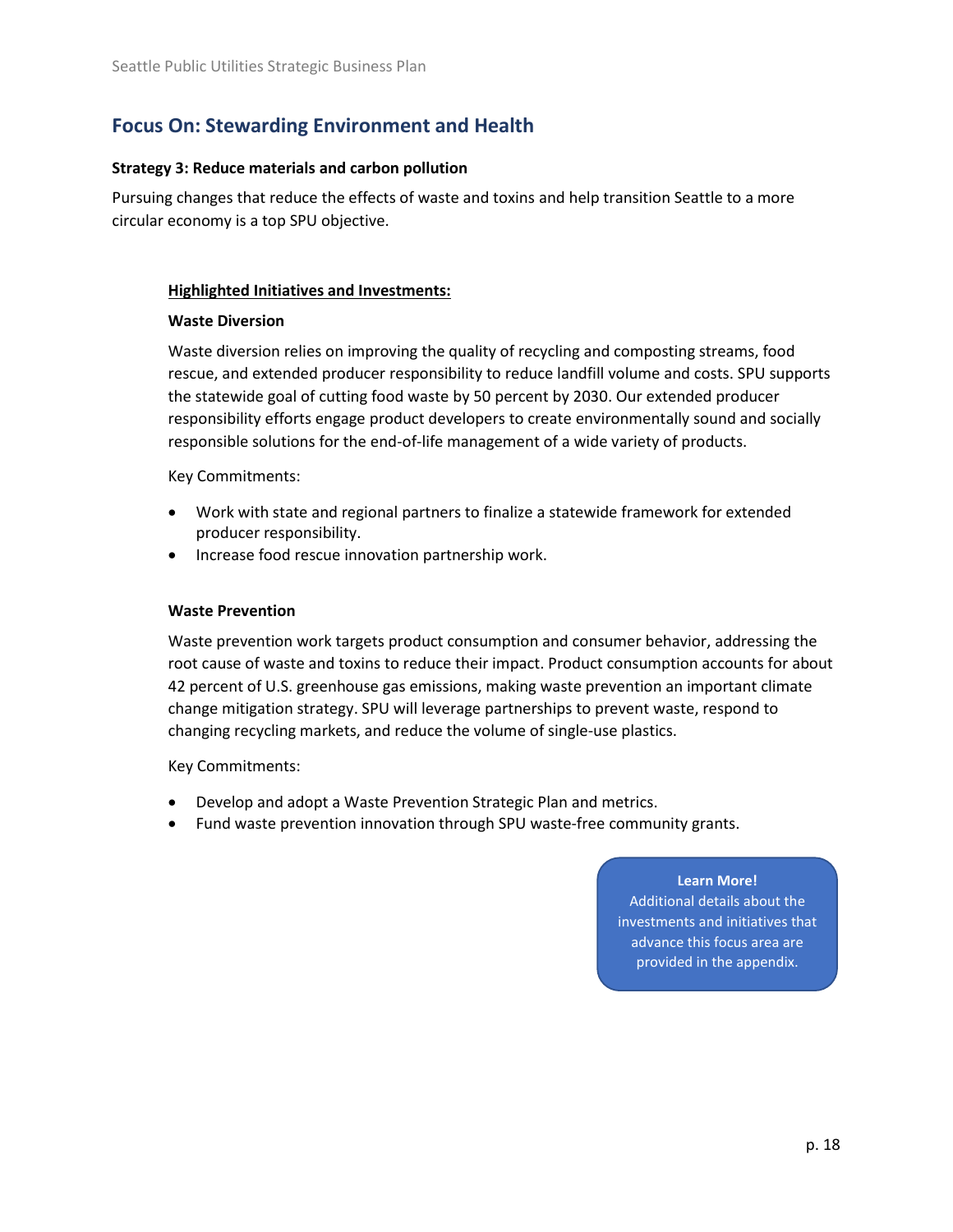<span id="page-18-0"></span>We work with our customers, community, and staff to identify and refine our utility's priorities and approaches. Collaboration, both inside and outside the utility, will help us build a more just, livable, and resilient Seattle.

At the heart of this work is SPU's commitment to equity and empowerment—giving voice and power to all our customers, community, and employees. This work begins with addressing the insidious effects of racism and race and social justice disparity and acting to uplift disadvantaged populations through our work in whatever ways we can. This demands intentional and focused efforts and needs to be incorporated into all we do.

Over the long term, this means investing to address service, infrastructure, and assistance inequity; deepening inclusive engagement and partnership efforts; and enhancing opportunities for economic advancement and job opportunities related to utility work.

Each day, that commitment means ensuring our customers are heard, have service, and are empowered and educated to value water and reduce waste. It means we are working alongside community-based organizations, governments, schools, and businesses to maximize the collective benefits we can provide. And, at our workplace, it means that with each hire and at each meeting we are cultivating a diverse workforce and creating engaging and inclusive leadership opportunities and facilities so that we can attract and retain the next generation of essential workers.

#### **Goals**

**Remove barriers:** We support and uplift residents and businesses by ensuring equitable services, information, and educational materials to help everyone steward our shared, precious resources.

**Partner with community to maximize the benefits of SPU investments:** We are improving our investment strategies in ways that help SPU contribute to economic opportunity, enhance livability, and build sustainability.

**Invest in our employees:** We are cultivating a compassionate and dynamic work culture that prioritizes racial equity and attracts, inspires, and invests in existing and future employees—our most valuable resource.

**2018-2020 Accomplishments and Learnings**

- Applied learnings from customer assistance pilot work and customer feedback to improve notification and assistance to low-income households and small businesses.
- Filled all 20 SPU water pipe apprenticeship positions from a pool of over 680 applicants.
- Sponsored more than 60 youth over three years for City summer youth employment programs.
- Leveraged SPU South Park investments by helping to secure \$22 million in outside grants and partnerships.
- Used the experience of COVID-19 to honor and continue to improve support and connection to our frontline employees who have ensured uninterrupted delivery of our essential water and waste services.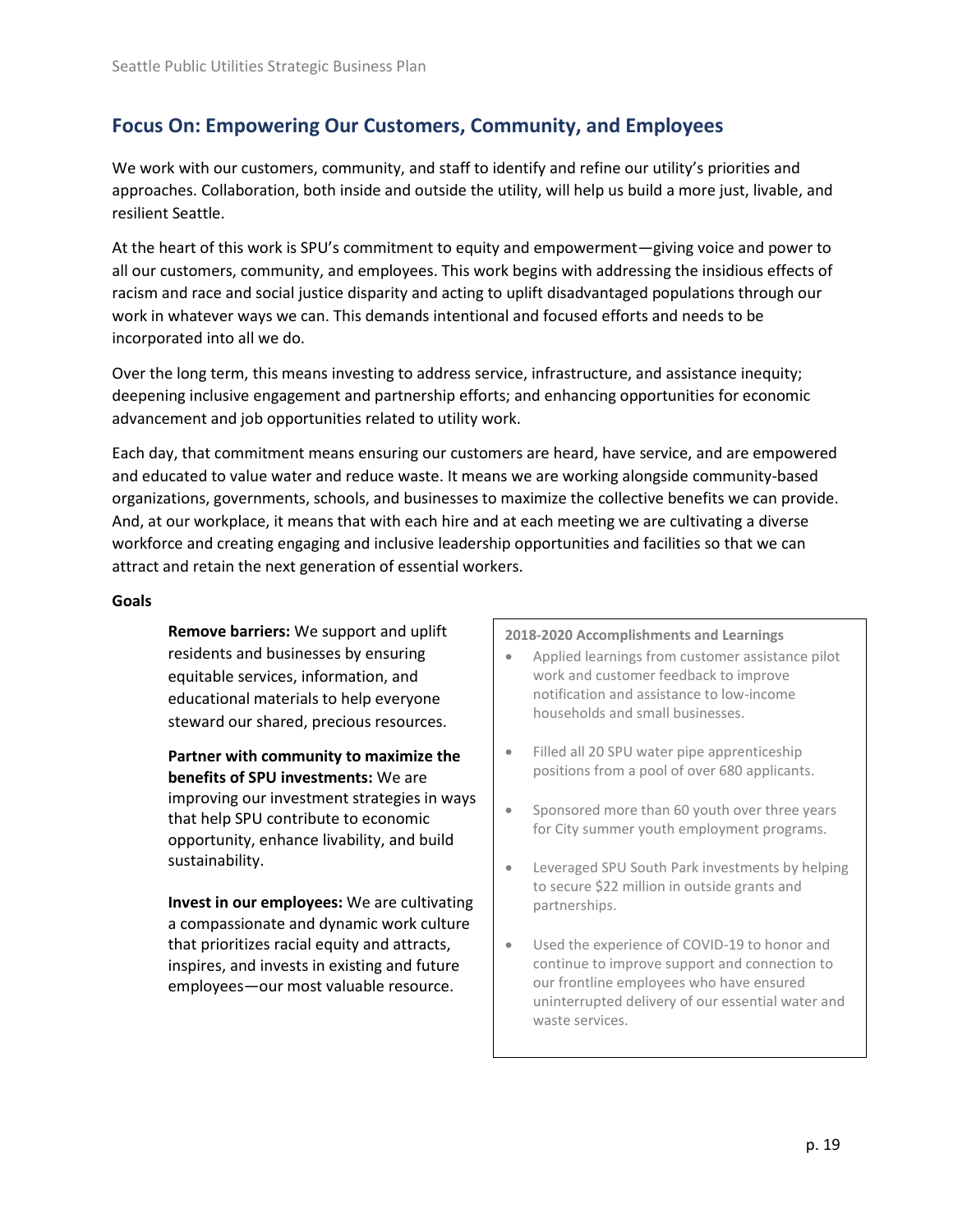# **Strategy 1: Provide utility assistance that makes a difference**

Better understanding and responding to customer and community needs is good for business and the right thing to do. We are committed to continually improving financial and basic service assistance including support for unsheltered persons and those with low or fixed incomes; coordinating home, business, and industrial sustainability assistance and education; and enhancing customer self-service and smart utility and information technologies.

# **Highlighted Initiatives and Investments:**

# **Customer Affordability Programs**

We can make a meaningful difference in people's lives when we improve the effectiveness of financial assistance to customers in need. Our work in this area focuses on shut-off prevention, leak assistance, Utility Discount Program, Emergency Assistance Program, and payment plans.

Key Commitments:

- Expand outreach and participation in assistance programs (Utility Discount Program, Emergency Assistance).
- Expand leak adjustment policy for residential and commercial customers.

# **Side Sewer Assistance**

To enhance affordability, SPU will implement a pilot program that eases the financial burden of repairing side sewers.

Key Commitments:

- Make pilot program incentives available to low-income customers in the form of grants, loans, rebates, or repairs.
- Use pilot results to potentially expand the program to serve a wider range of customers.

# **SPU Support Services for the Unsheltered**

Relying primarily on non-ratepayer funding from the City of Seattle's Clean City program, SPU will work to provide cost-effective sanitation and disposal service solutions for unsheltered populations including trash, sharps, and RV services to address health, hygiene, and environmental needs.

Key Commitments:

- Pilot and evaluate cost-effective RV pump out service.
- Achieve 90 percent voluntary compliance rate for RV vehicles encountered by RV remediation pilot program.
- Pilot and evaluate alternative approaches to effectively deliver garbage and sharps collection services for the unsheltered population.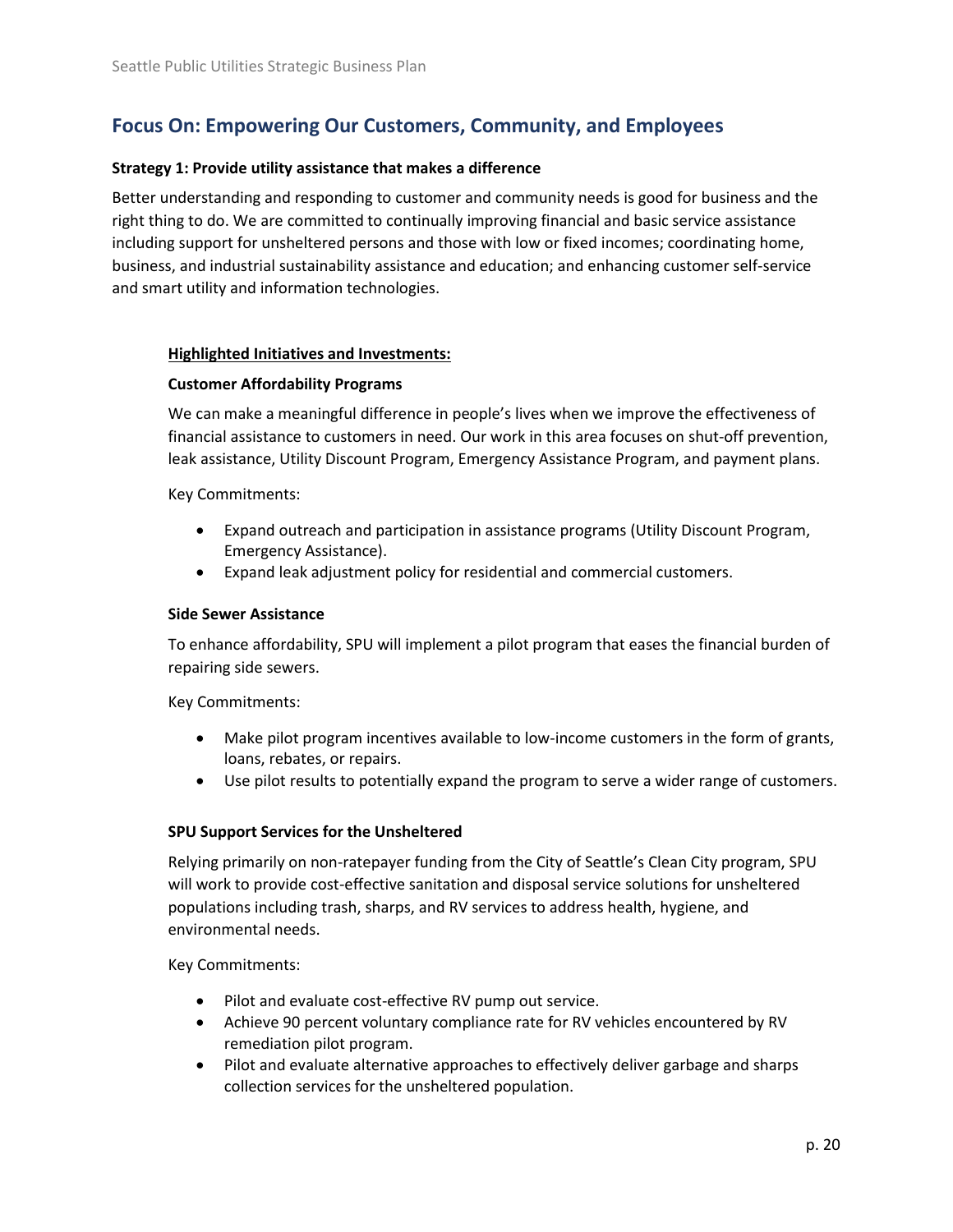### **Strategy 2: Give voice and power through meaningful partnerships**

Building more inclusive, equitable, trusted, and mutually beneficial relationships with community, businesses, and our most vulnerable populations will diversify our perspective and guide how decisions are made. Our efforts are aligned with the City's Race and Social Justice goals and prioritize outreach to traditionally hard-to-reach communities, improve connections with and between employees (especially those on the front lines of service delivery), and enhance regional partnerships and collaboration. We will also work to incentivize the creation of job opportunities that support responsible water and waste utility innovations in building, industry, and nature-based technologies.

### **Highlighted Initiatives and Investments:**

### **Seeds of Resilience Impact Investment Proposal**

SPU seeks to build water resiliency, encourage a circular economy, and grow blue-green job opportunities with an emphasis on supporting Black, Indigenous and People of Color (BIPOC) communities through an innovative investment program. This project will assess viable approaches for designing, funding, managing, and evaluating a pilot program that fosters Community Centered, One Water, and Zero Waste entrepreneurship.

Key Commitments:

- Develop a proposal and enabling ordinance for Mayor's Office and City Council approval.
- If approved, launch pilot investment program.

# **Race and Social Justice (RSJ) Strategic Plan**

When we build trust and strengthen partnerships with community organizations, we improve equity and social outcomes for the City of Seattle. SPU will update its existing RSJ plan to reflect current needs, assess the extent to which RSJ policies are supported across the utility, and recommend opportunities to improve our policies and practices.

Key Commitments:

• Revise Environmental Justice and Service Equity (EJSE) Division Race and Social Justice Strategic Plan.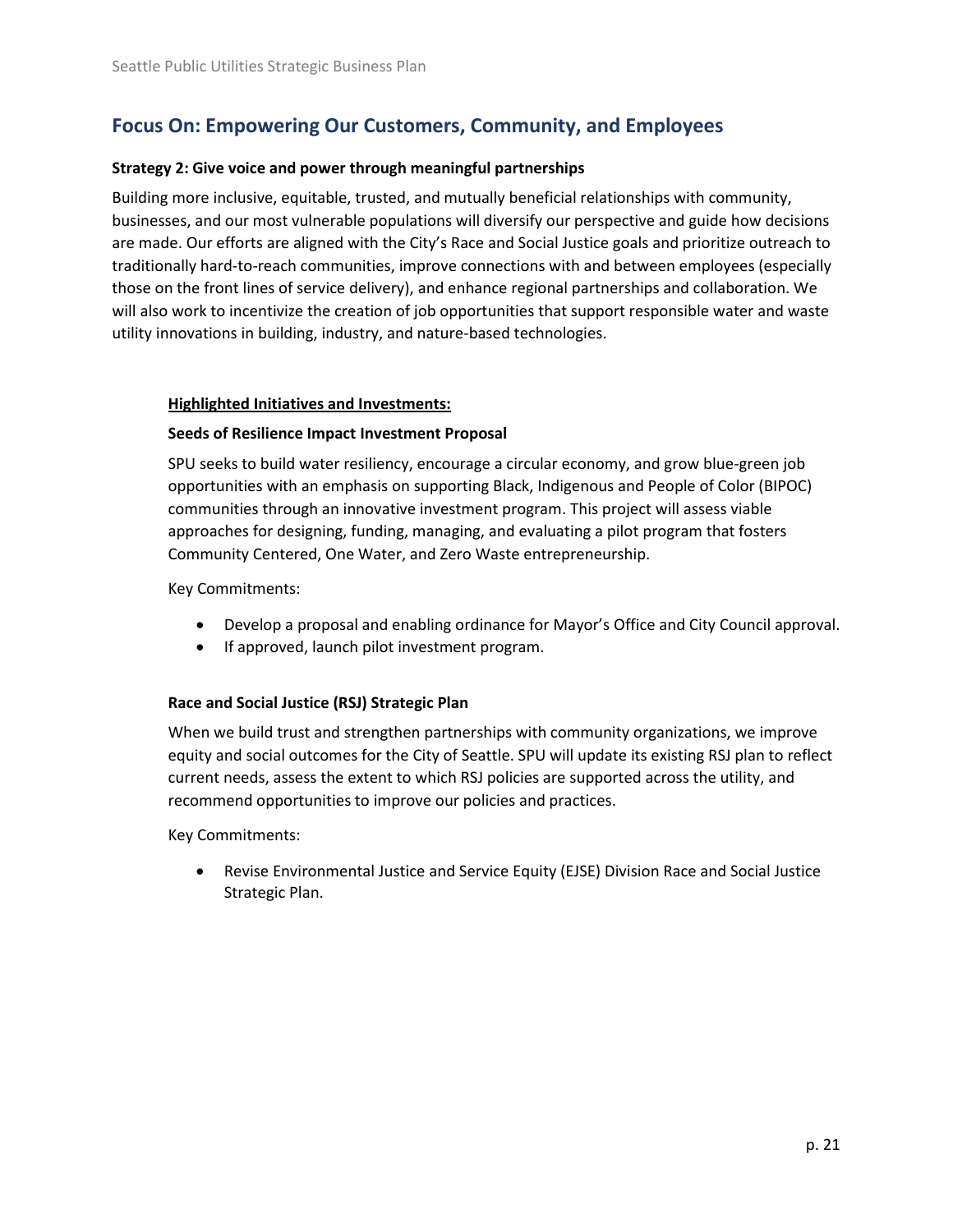#### **Strategy 3: Foster a more equitable workplace, work culture, and better work opportunities**

Investing in changes that strengthen the diversity and appeal of working for SPU will reap rewards today and tomorrow. Our goal isn't just to be better—it's to be the best place our employees have ever worked. We cannot fully deliver on our service or policy priorities without investments in our people and the places they work. This includes investments in workforce attraction and recruitment, learning and development, and retention. It also means improving facilities and workspaces.

#### **Highlighted Initiatives and Investments:**

### **SPU Workforce Development**

Workforce planning is an interconnected set of solutions to meet employment needs. It can include changes to culture, changes to employee engagement, and improvements to employee skills and knowledge that will help to positively influence SPU's future success. This is important to rebuild, retain, and recruit our workforce. We can stay ahead of changes by building on internal programs and creating opportunities for employees to stay within SPU and the City of Seattle. An equity, race, and social justice lens will be applied to all our work.

Key Commitments:

- Implement SPU's Workforce Development Plan.
- Model shared and inclusive leadership and what it means to be a community-entered utility in structuring the work of SPU's people, culture, and community branch.

### **Workforce Facilities Investments**

The workforce facilities program includes efforts to improve working conditions for frontline employees at South Operations Center (SOC), North Operations Complex (NOC), Cedar Falls Phase 2, as well as improved space utilization efficiencies at the Seattle Municipal Tower and in the SPU Facilities Master Plan. Work that improves operational efficiencies will be prioritized and facility improvements will address maintenance issues.

Key Commitments:

- Complete planning and begin design and construction for NOC, SOC, and Cedar Falls Phase 2 projects.
- Develop recommendations for Seattle Municipal Tower renovations that consider a reduction of rented space, expanded use of telecommuting, and more collaborative and temporary workspaces that leverage learnings from the coronavirus pandemic.
- Complete Facilities Master Plan Strategy update.

# provided in the appendix. **Learn More!** Additional details about the investments and initiatives that advance this focus area are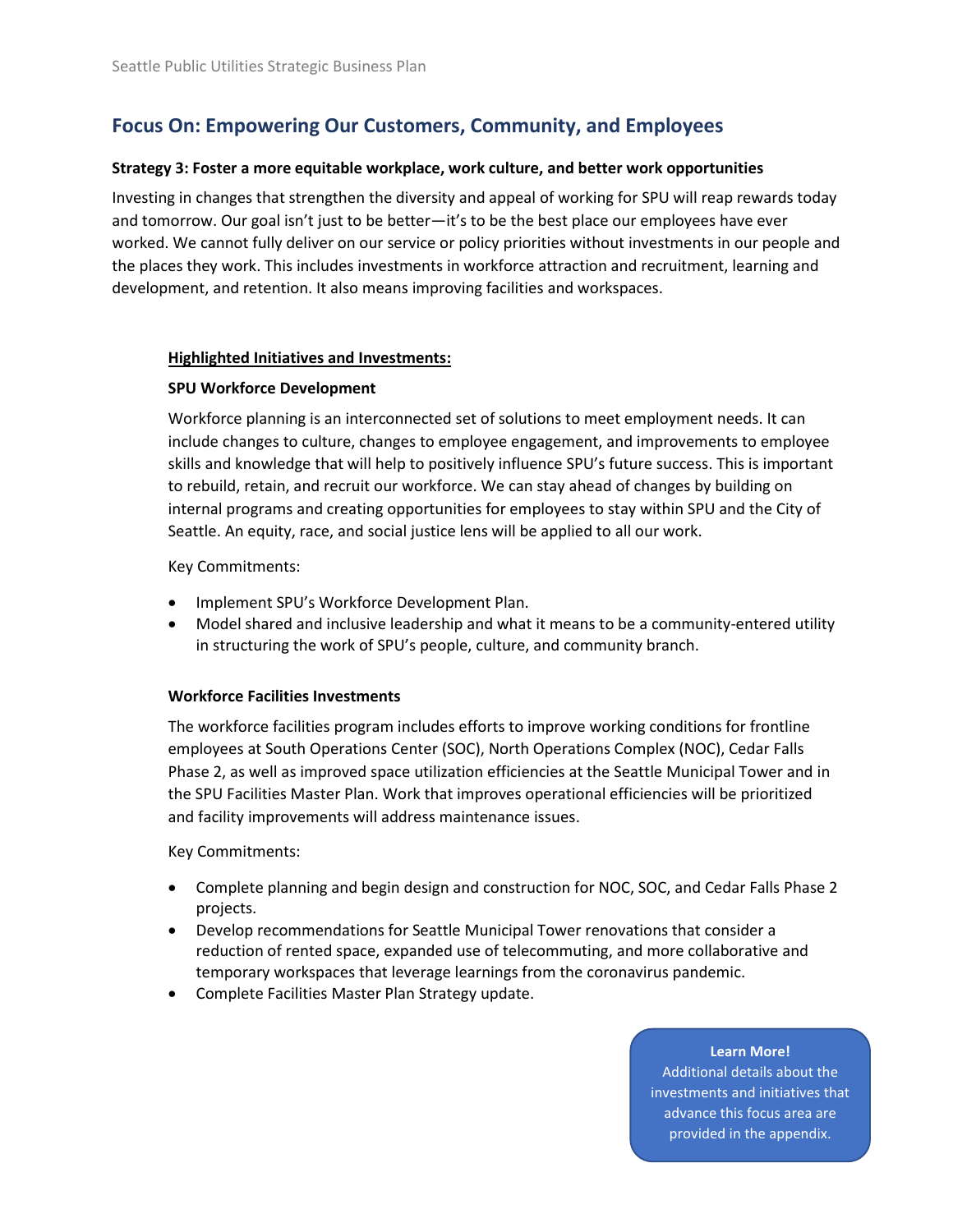<span id="page-22-0"></span>How we manage utility business practices matters. Our customers expect their faucets to flow, toilets to flush, and garbage to be picked up. These services are delivered under increasingly complex and costly regulations and via aging infrastructure that must be resilient in the face of challenges such as earthquakes and climate change. At the same time, we must be attuned to what the community can afford. The utility will examine its business practices and assess ways to improve service, be more efficient, and provide value. We will also use the best available science, data, and analysis to inform utility decision making and performance.

We are committed to providing utility pricing and assistance to customers that ensures everyone receives the services they need. The cost of our services is often constrained by the need to maintain infrastructure, encourage conservation, safeguard the environment, and protect public health. However, we recognize the importance of addressing affordability and we are taking actions to reduce costs, increase productivity and efficiency, invest in assets that have multiple benefits, and remove barriers to service access.

SPU's commitment to affordability is comprehensive and extends beyond rates to include capital project delivery and implementation of utility business processes and practices. Our infrastructure asset management approach is systematic and balances short- and long-term risk with cost and public benefit. We will continuously evaluate and adjust our work to ensure our assets are in good condition.

### **Goals**

**Enhance ratepayer affordability:** We are focused on financial sustainability and careful use of our resources to help us manage costs for our ratepayers.

**Manage assets and risk optimally:** We are investing in operations, infrastructure, and technologies that carefully manage SPU risks, resilience, and effectiveness.

**Be an adaptive, learning organization:** We are continuously improving and deepening our culture of safety, excellence, and innovation.

**2018-2020 Accomplishments and Learnings**

- Reduced SPU's adopted rate path by 20 percent and paved the way for greater reductions in future years through adoption of our Accountability and Affordability Strategy Plan.
- Saved \$66 million by securing a \$192.2 million low-interest EPA Water Infrastructure Finance and Innovation Act loan for the Ship Canal Water Quality Project and broke ground on its delivery.
- Negotiated new solid waste collection contracts, lowering costs.
- Launched a Drainage and Wastewater pipe lining crew to increase the lifespan of our assets.
- Completed a water system assessment of seismic vulnerabilities and priority investments.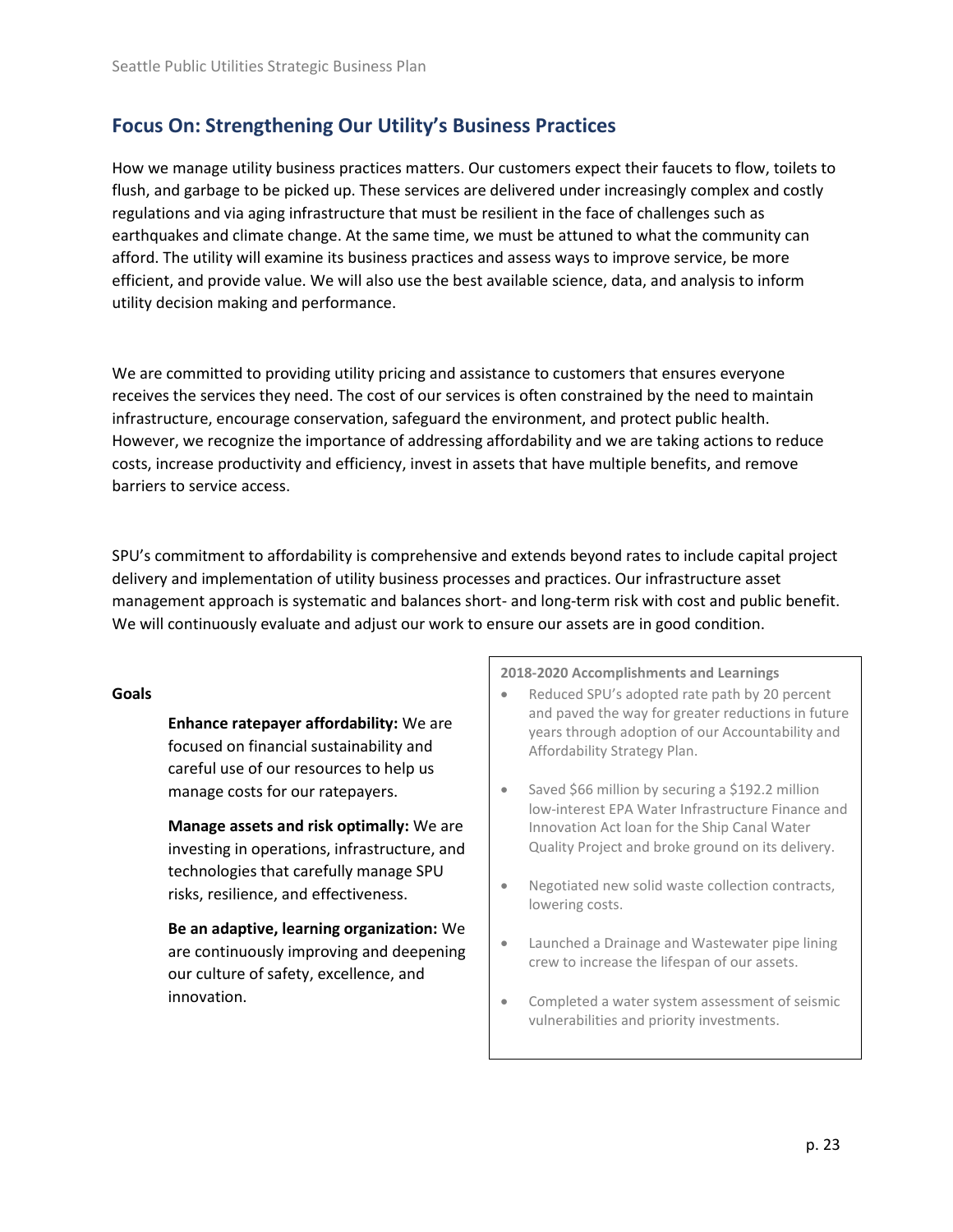### **Strategy 1: Deliver on accountability and affordability commitments**

Affordability and accountability are top priorities for our customers and for SPU. We will make changes that reduce our rate increases and holistically improve transparency and performance reporting. We will align and adapt our environmental regulatory work, improve the speed and efficiency of capital planning and delivery, streamline budget and financial planning practices, and build collaborative partnerships that refine our priorities, help manage our costs, and increase our impact.

### **Highlighted Initiatives and Investments:**

# **Accountability and Affordability Strategic Plan**

As Seattle residents contend with a tumultuous economy, high costs of living, and inequitable access to opportunity, SPU must help customers who are struggling to afford essential utility services. This strategy proposes a holistic approach to deliver our essential services, keep rate increases lower, focus corporate culture on continuous improvement, and make investments that deliver multiple benefits to the community. The implementation plan targets improvements in several areas including capital planning and delivery, process efficiency improvements, financial management, alternative funding and partnerships, and improved reporting about SPU performance and investments.

Key Commitment:

• Implement three-year actions and recommendations of the Accountability and Affordability Strategic Plan.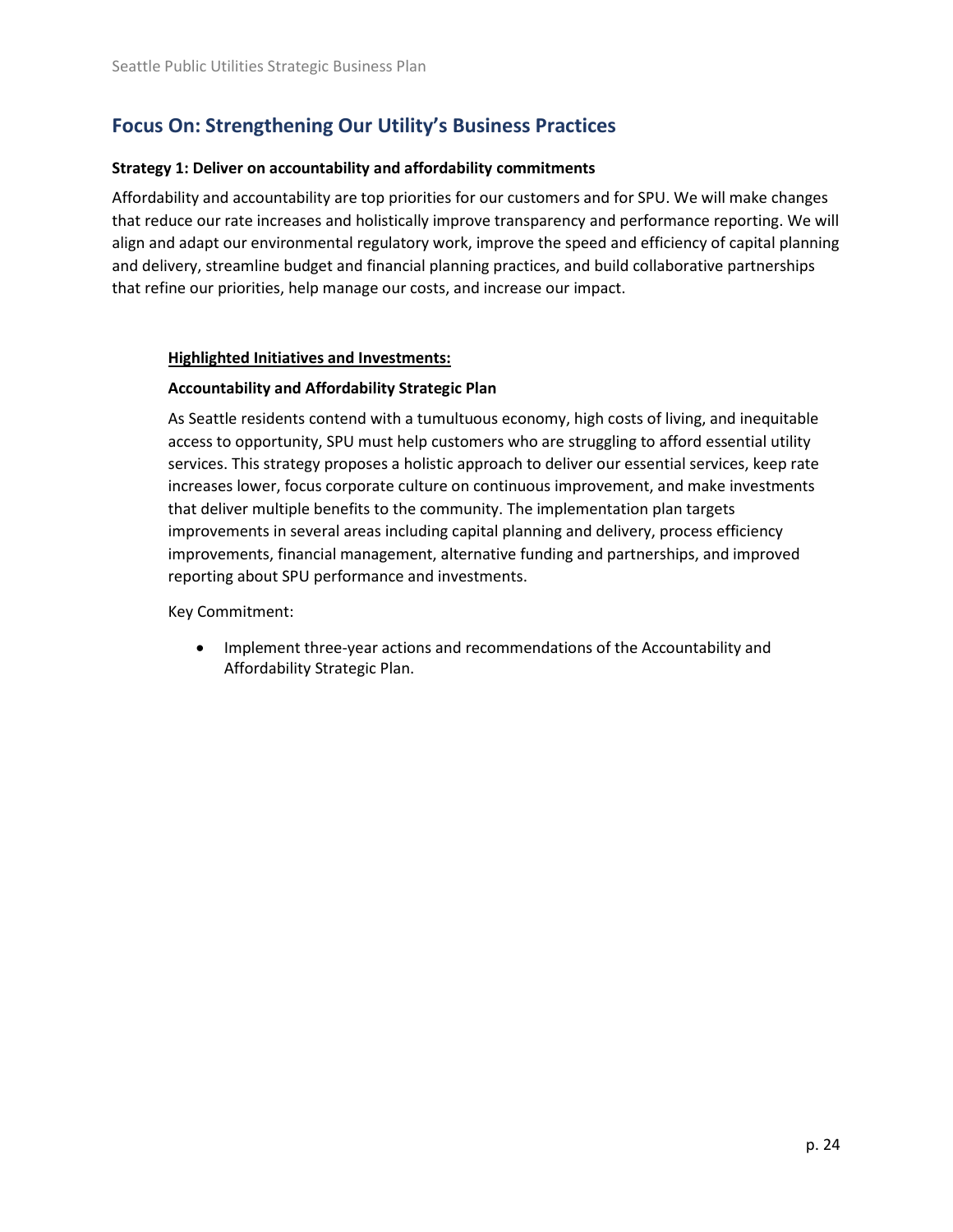### **Strategy 2: Improve how we manage risk and invest in system assets and infrastructure**

Upgrading how we manage, maintain, and invest will help us reduce risk, improve resilience, and take better advantage of opportunities. We will focus on strengthening overall strategic asset management investment and performance, addressing high risk infrastructure, and prioritizing work that yields multiple benefits.

### **Highlighted Initiatives and Investments:**

### **Risk and Resilience Strategic Plan**

To improve SPU's ability to respond to risks and unexpected events, SPU will seek organizationwide opportunities to encourage and facilitate experimentation and investment that maximizes benefits and reduces negative impacts. Our work in this area focuses on collaborative planning, capacity development, and vulnerability reduction.

Key Commitment:

• Create and implement tools and guidance for SPU work units to identify risk, take action, and increase resilience.

### **Water Seismic Resilience**

A recent SPU-commissioned study found that a catastrophic earthquake in the region would result in total water pressure loss within approximately 20 hours and take 10 to 25 days to restore 50 percent of water service, but that seismic upgrades could significantly cut down service restoration time. This effort aims to improve the seismic resiliency of the water system to mitigate the impact of earthquakes.

Key Commitment:

• Implement short-term recommendations of the SPU Seismic Study, with the focus on emergency preparedness and response planning, as well as system isolation and control strategies.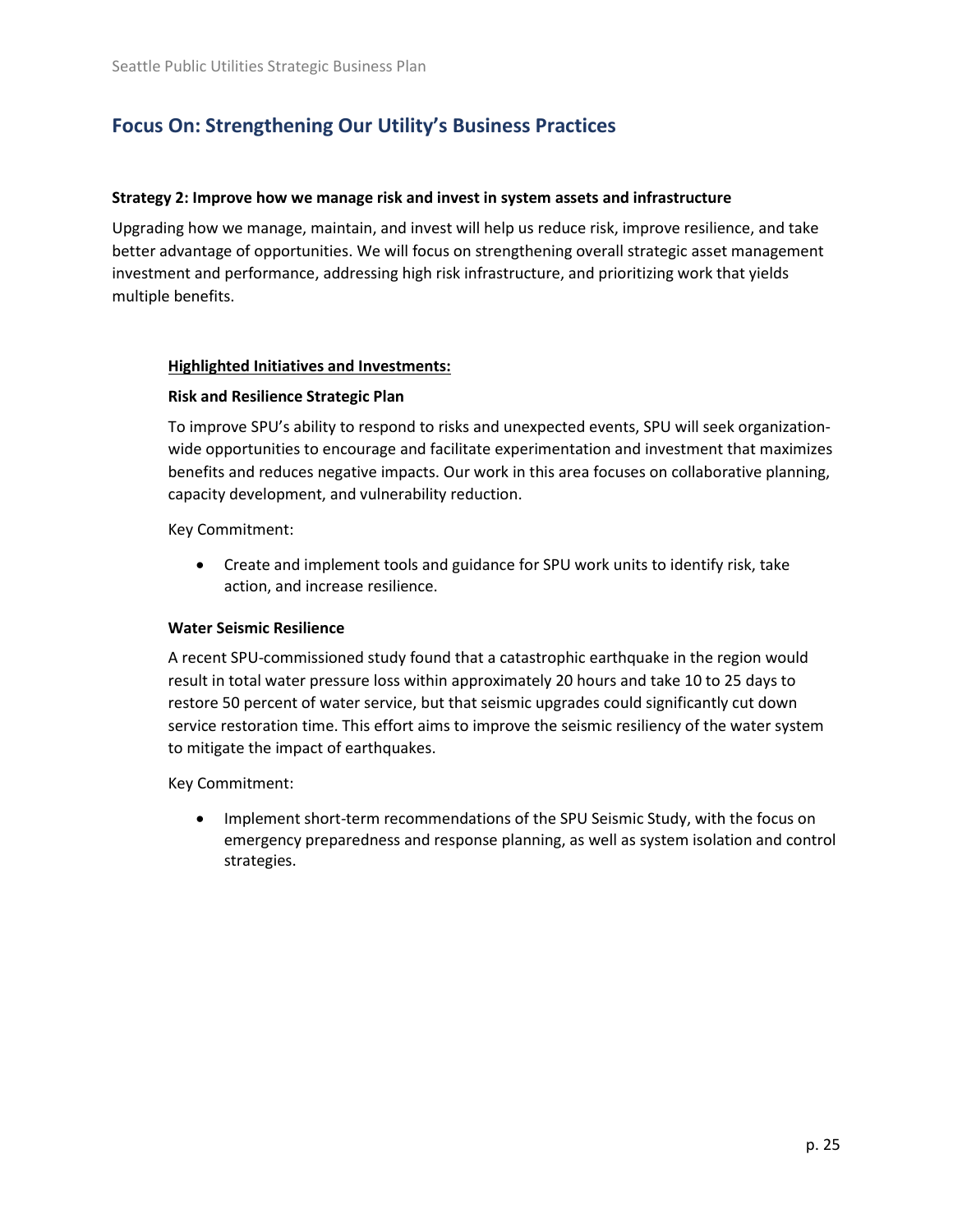### **Highlighted Initiatives and Investments (Continued):**

### **Water Asset Management and Opportunity Work**

This program focuses on asset management and enhanced investment in SPU's aging drinking water infrastructure and deferred maintenance to reduce long term system costs. Efforts include infrastructure opportunity work that supports transportation projects and other City capital investments and leverages cost savings from reduction of paving restoration costs.

Key Commitments:

- Complete planned water main and service line replacements and install new corrosion control (cathodic protection) on transmission pipes.
- Complete priority planning, replacement, and rehabilitation work.
- Reduce backlog of maintenance work orders for hydrants and critical valves.
- Report on budget and schedule deviations larger than 25 percent for externally driven transportation opportunity projects.

### **Drainage and Wastewater Asset Management Work**

The average age of SPU's wastewater infrastructure is over 80 years old. SPU will invest in the rehabilitation of our sewer pipes, pump stations, combined sewer overflow outfalls, and force mains to address infrastructure needs. A renewal program will also be developed for making future investments in the City's drainage system assets.

Key Commitments:

- Complete rehabilitation schedule for sewers, pump stations, force mains, and drainage assets.
- Clean, replace, and rehabilitate key Combined Sewer Overflow (CSO) outfalls.

### **Strategy 3: Support a continuous improvement culture**

When all employees practice continuous improvement, we can improve services, create efficiencies, and learn from each other. Our objectives are to train for and build upon a culture of constant improvement focused on experimenting and streamlining processes, employ a 'plan-do-check-adjust' approach, streamline processes, and reduce waste. SPU will reflect this commitment in all aspects of our work and across all initiatives and investments.

### **Learn More!**

Additional details about the investments and initiatives that advance this focus area are provided in the appendix.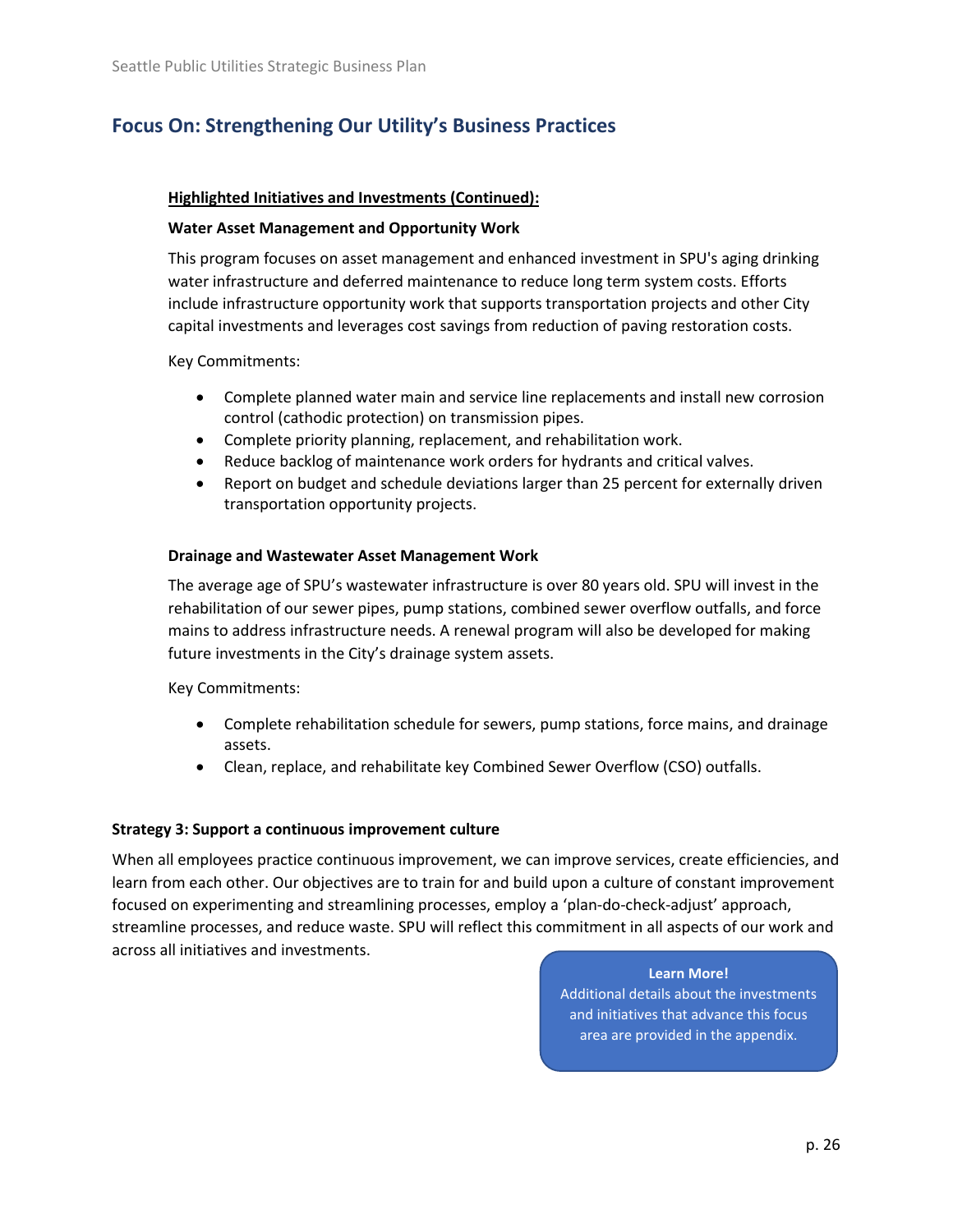# <span id="page-26-0"></span>**Keeping Rates Predictable and Affordable**

A key element of a utility Strategic Business Plan is to balance forward-looking improvements with the thoughtful use of ratepayer revenue.

Previous sections of the plan describe SPU's vision and long-term goals and highlight key initiatives and investments. This section explains how SPU's rates are structured to collect only the amount of revenue needed to support its business operations and financial obligations, while responding to regulatory requirements and preparing for future challenges.

Ratepayers pay for essential services, infrastructure, and day-to-day operations through their utility bills. This ensures our services are there when needed. These utility rates assume that the current level of operations will continue, and that SPU is responding to the needs of the future.

To deliver value, enhance affordability, and demonstrate accountability, SPU develops rates by evaluating a complex mix of factors. The analysis includes operating costs, capital investment needs, long-term risks, debt repayment, service demands, financial policies, and anticipated revenue associated with delivering services across three lines of business—water, drainage and wastewater, and solid waste.

# **Factors Impacting Rates**

SPU's rates are driven by the cost of services. SPU has been working to reduce costs and flatten rate increases over time. While a consistent growth in rates is expected due to inflationary factors, SPU's projected rate path for the 2021-2026 period is projected to be lower than what was anticipated in previous rate paths (2018-2023 and 2015-2020).<sup>3</sup>

Factors lowering the growth in the cost of services include:

- Improving capital investment planning to better reflect probable investments,
- Using cash balances to smooth rate changes,
- Negotiating lower solid waste contract rates, and
- Reducing the cost of borrowing money.

There are also factors that are increasing costs at a faster pace and offsetting cost savings. These include:

- Higher than expected increases in King County's wastewater treatment charges to Seattle,
- Funding for large capital projects required for state and federal regulatory compliance,
- Targeted funding increases to address deferred maintenance of aging capital assets, and
- Increased commitment and obligations to keep pollutants out of our water.

Chart 1 (see next page) further explains what drives the projected rate path by showing SPU's expenses by category.

<sup>&</sup>lt;sup>3</sup> The utility reviews and recommends 'rate paths' within its Strategic Business Plan, over six-year periods.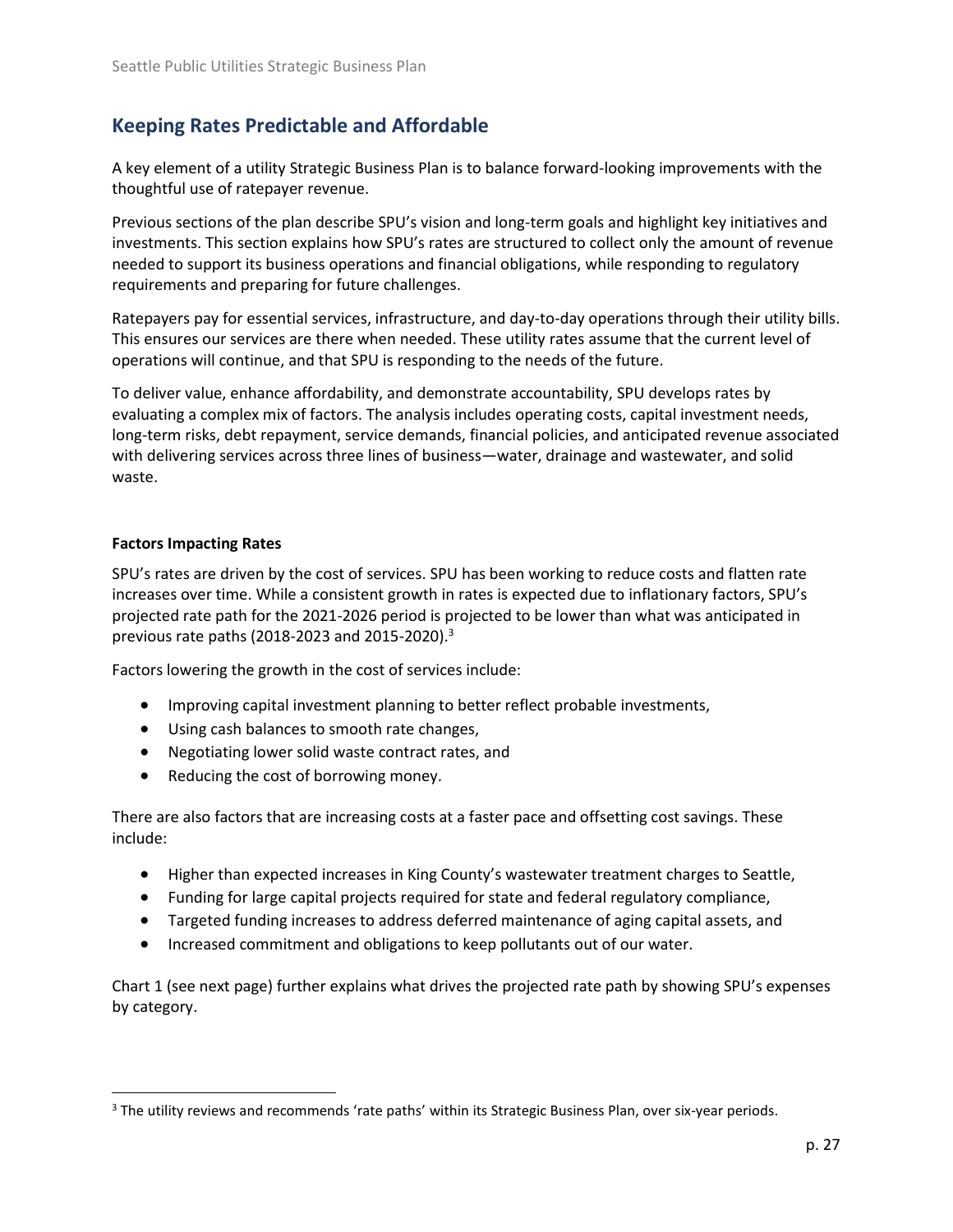# **Chart 1: SPU Expenses by Category (2021-2026)**



SPU's largest cost area consists of capital costs and related debt service, accounting for 41 percent of the budget. Major service contracts, including King County wastewater treatment, account for 23 percent; and taxes, fees, and costs paid by SPU to other City departments make up 20 percent. Utility operations, which includes work required to deliver essential services and work on behalf of the City's General Fund, and work that is reimbursed by other departments, makes up 16 percent.

Chart 2 further explains expenses by showing costs in dollars for 2021. The total 2021 annual budget is \$1.4 billion. Fixed (non-discretionary) costs and CIP costs make up 83 percent of the budget (or \$1.2 million for 2021).



# **Chart 2: Expenses by Category (2021)**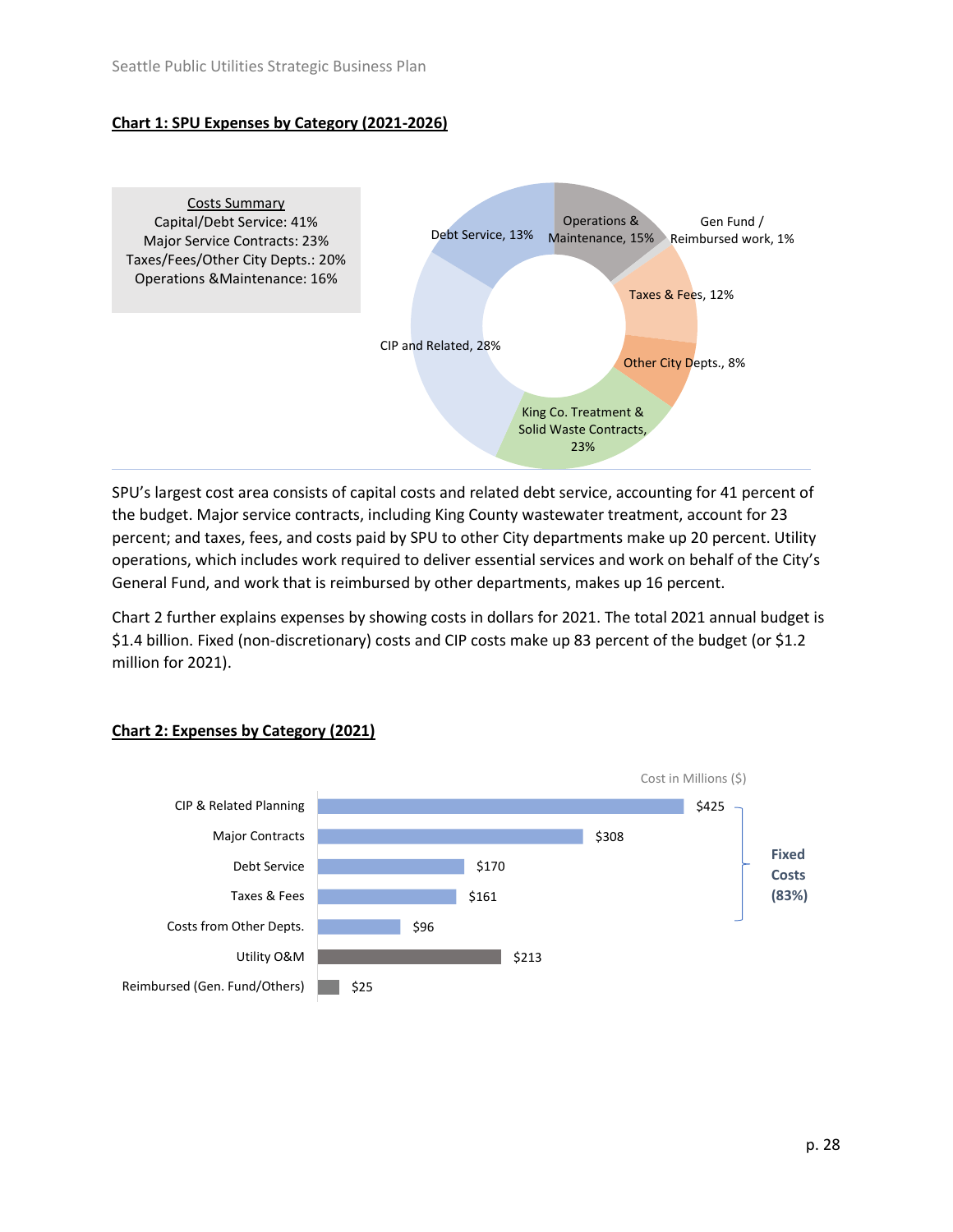# <span id="page-28-0"></span>**Three-Year Rate Path and Additional Three-Year Projection**

SPU's projected rate path is provided below. This six-year planning horizon is updated every three years.

The projected 2021-2026 average annual rate increase is projected to be lower than the adopted 2018- 2023 rate increase. Chart 3 illustrates that updated growth rates are expected to average 4.2 percent (orange line) and 20 percent lower than the last adopted Strategic Business Plan, and nine percent lower than the 2015-2020 Strategic Business Plan.

# **Chart 3: Projected Rate Path**



### **The Proposed 2021-2026 Plan Lowers the Average Rate Path by 20%**

Table 1 describes the projected three-year rate path and projected three-year rate forecast for the sixyear period, by line of business and combined.

### **Table 1: Projected 2021-2026 Average Rate Increases**

|             | <b>Rate Path</b> |      | <b>Rate Forecast</b> |      |      |      |         |
|-------------|------------------|------|----------------------|------|------|------|---------|
|             | 2021             | 2022 | 2023                 | 2024 | 2025 | 2026 | Average |
| Water       | $0.0\%$          | 2.7% | 4.7%                 | 3.6% | 4.2% | 5.5% | 3.4%    |
| Wastewater  | 7.3%             | 3.1% | 5.9%                 | 0.5% | 7.8% | 3.6% | 4.7%    |
| Drainage    | 7.4%             | 8.6% | 7.2%                 | 3.9% | 6.5% | 6.7% | 6.7%    |
| Solid Waste | 2.9%             | 2.9% | 2.2%                 | 2.3% | 2.1% | 2.1% | 2.4%    |
| Combined    | 4.5%             | 3.9% | 5.0%                 | 2.2% | 5.4% | 4.2% | 4.2%    |

**Approved rate legislation currently in effect**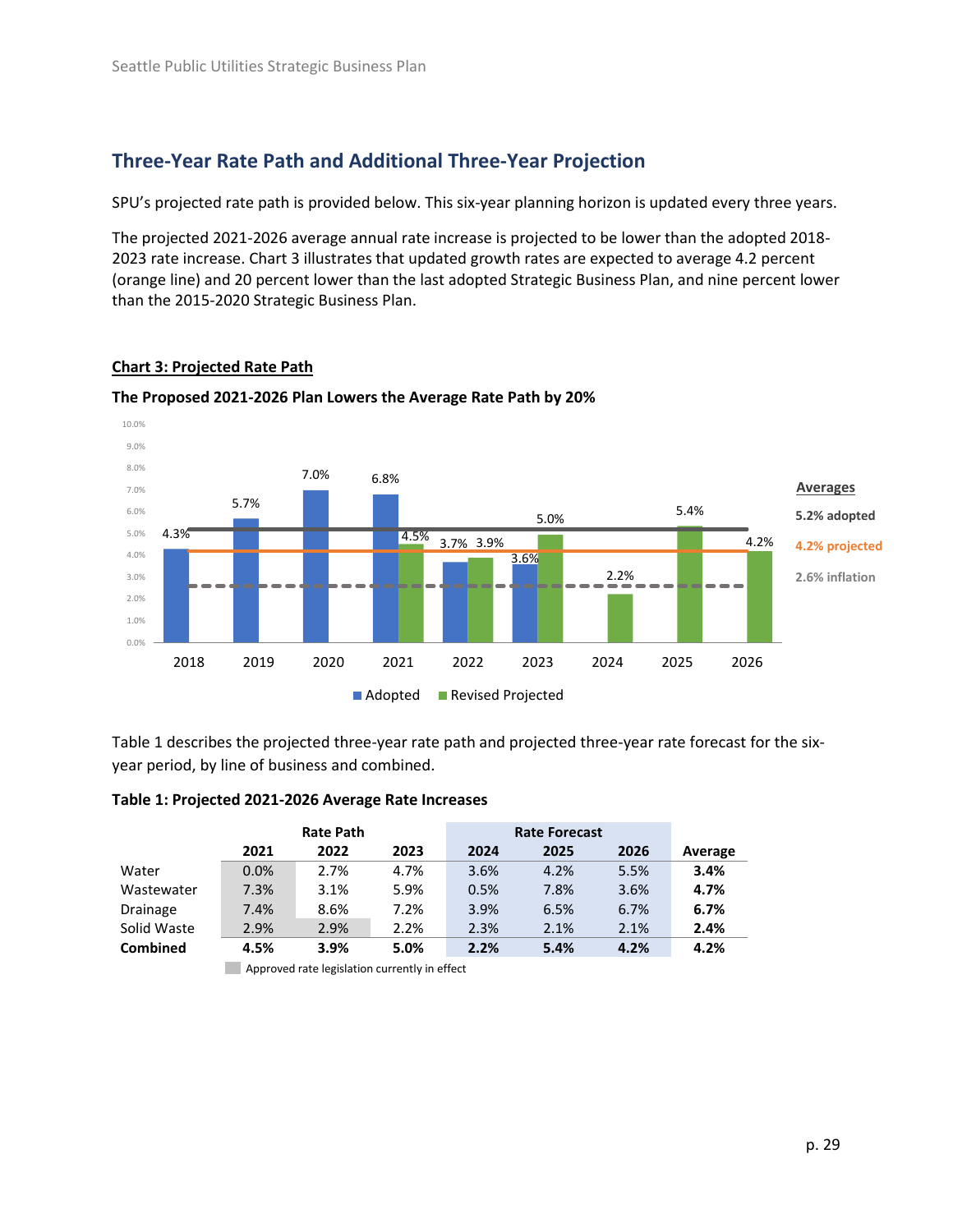# **Our Financial Position is Strong**

SPU takes a fiscally balanced approach to its financial policies and reserves. By maintaining sufficient reserves, the utility is better able to weather fluctuations in revenues and expenses and navigate financial uncertainty. These prudent practices protect our asset investments and benefit customers through the avoidance of extraordinary rate increases and volatility.

### **Rate Impact to Customers**

Table 2 below shows typical monthly bills for several different types of customers.

Customers who decrease their service consumption through conservation will experience smaller bill impacts. For instance, customers might reduce their cost by conserving water and switching to smaller garbage bins through recycling and composting more. We also offer incentives to divert and keep rainwater on private property through rain gardens and cisterns.

### **Table 2: Typical Monthly Bill Examples**

| <b>Typical Monthly Bill for a Single-Family House</b>            |         |         |         |         |         |         |
|------------------------------------------------------------------|---------|---------|---------|---------|---------|---------|
|                                                                  | 2021    | 2022    | 2023    | 2024    | 2025    | 2026    |
| Water                                                            | \$46    | \$47    | \$49    | \$51    | \$53    | \$56    |
| Wastewater                                                       | \$72    | \$75    | \$79    | \$79    | \$85    | \$89    |
| Drainage                                                         | \$50    | \$54    | \$58    | \$60    | \$64    | \$69    |
| Solid Waste                                                      | \$55    | \$56    | \$58    | \$59    | \$60    | \$61    |
| <b>Combined</b>                                                  | \$223   | \$232   | \$244   | \$250   | \$263   | \$275   |
| <b>Monthly Change</b>                                            | \$15    | \$9     | \$12    | \$6     | \$13    | \$12    |
|                                                                  |         |         |         |         |         |         |
| Typical Monthly Bill for a Multifamily Unit (Apartment Building) |         |         |         |         |         |         |
|                                                                  | 2021    | 2022    | 2023    | 2024    | 2025    | 2026    |
| Water                                                            | \$25    | \$26    | \$27    | \$28    | \$29    | \$31    |
| Wastewater                                                       | \$65    | \$67    | \$71    | \$71    | \$77    | \$80    |
| Drainage                                                         | \$9     | \$10    | \$11    | \$11    | \$12    | \$13    |
| Solid Waste                                                      | \$28    | \$29    | \$30    | \$30    | \$31    | \$32    |
| <b>Combined</b>                                                  | \$127   | \$132   | \$138   | \$141   | \$149   | \$155   |
| <b>Monthly Change</b>                                            | \$4     | \$4     | \$7     | \$2     | \$8     | \$6     |
|                                                                  |         |         |         |         |         |         |
| <b>Typical Monthly Bill for a Convenience Store</b>              |         |         |         |         |         |         |
|                                                                  | 2021    | 2022    | 2023    | 2024    | 2025    | 2026    |
| Water                                                            | \$107   | \$110   | \$115   | \$120   | \$125   | \$131   |
| Wastewater                                                       | \$325   | \$335   | \$355   | \$357   | \$385   | \$399   |
| Drainage                                                         | \$121   | \$131   | \$140   | \$146   | \$155   | \$166   |
| Solid Waste                                                      | \$556   | \$573   | \$585   | \$599   | \$611   | \$623   |
| Combined                                                         | \$1,109 | \$1,149 | \$1,196 | \$1,221 | \$1,275 | \$1,319 |
| <b>Monthly Change</b>                                            | \$38    | \$40    | \$47    | \$25    | \$55    | \$44    |

*Information in this table is for illustrative purposes. SPU bills water, wastewater and solid waste charges to property owners who may pass these costs to renters or tenants. Drainage charges are billed to customers on their King County property tax statements. Totals may vary due to rounding.*

Residential and commercial customers each account for approximately 45 percent of the rate revenue across all three utility funds. The remaining 10 percent comes from wholesale customers, including other cities and districts.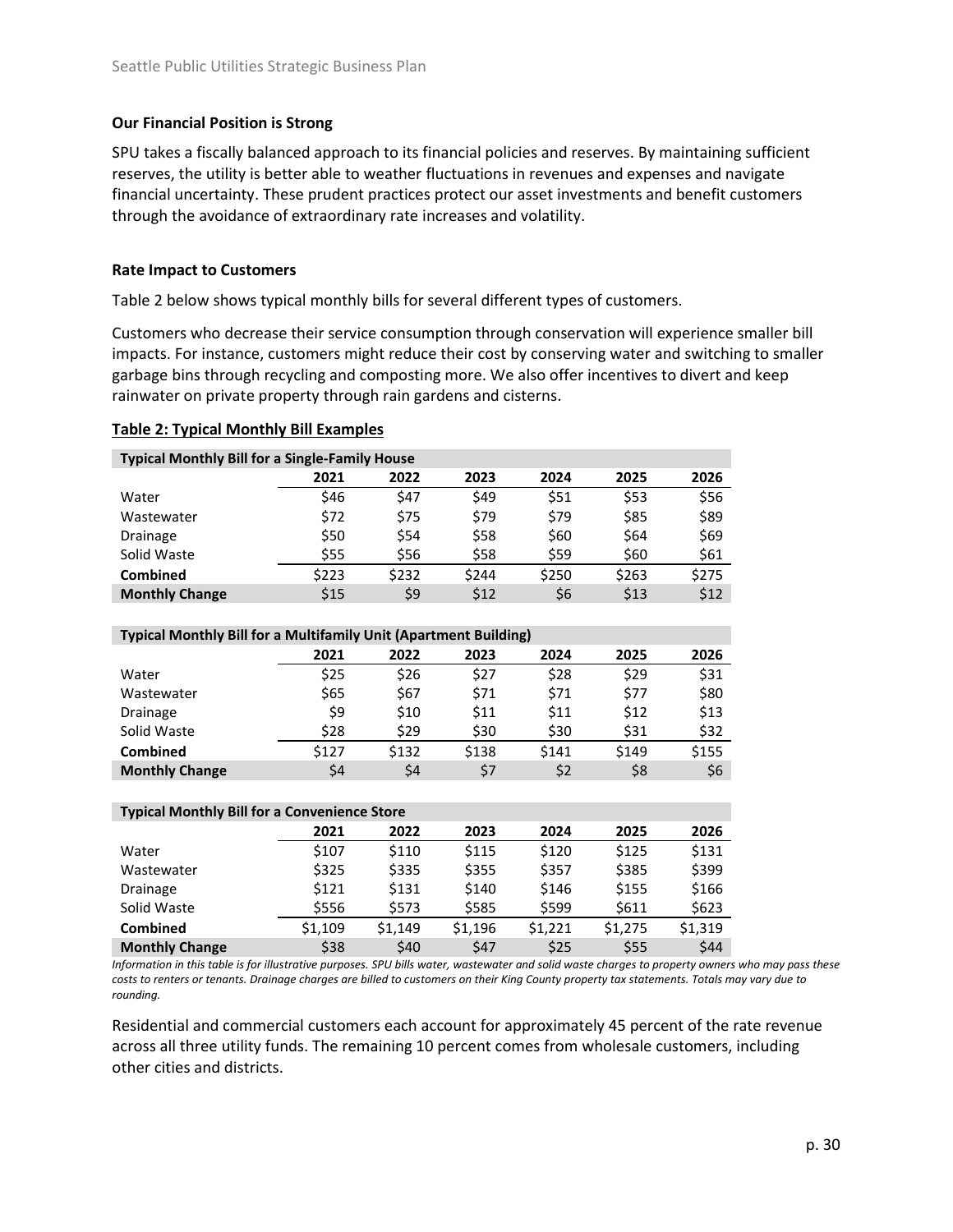Chart 4 shows how a typical residential customer's bill is spent across utility expense areas.

#### **Chart 4: Where the Money Goes**

### **\$62.08**  Capital Financing 28% **Typical Customer Bill Breakout Single Family Home Monthly Bill: \$222.62**



# **Customer Financial Assistance**

SPU's affordability and accountability work aims to keep rate increases to the lowest possible level, reducing potential hardship for our customers. But if customers need financial assistance, we can help them in a few ways:

- *Conservation and education programs* which help people understand their usage and bills and identify ways to potentially reduce them;
- The *Utility Discount Program* which provides ongoing bill assistance to the lowest income families and uses customer data to target marketing, signup, and assistance to those in need;
- The *Emergency Assistance Program* which provides credits toward one bill per year for lower-income households or two bills per year for households with children;
- *Payment plans* which provide customers with flexibility in payment arrangements that fit their needs; and
- The *Community Donation Fund* which allows for voluntary contributions to help those who are in need.

SPU has been actively promoting these programs to ensure people know help is available when they need it. We have also improved these programs to make rates more affordable for low-income customers, and we plan to continue this work in the years ahead. To date, we have:

- Worked proactively with low-income customers and small businesses,
- Increased Utility Discount Program enrollment through a self-certification pilot,
- Improved the Emergency Assistance Program and shut-off prevention and notification,
- Created more flexible payment arrangements,
- Eliminated interest charges on late bills, and
- Started to use customer data and predictive analytics to target our efforts.

We are pleased to present this plan for further consideration by the Seattle City Council. We look forward to additional engagement on this plan with the Council as we use it to guide our success in the years ahead.